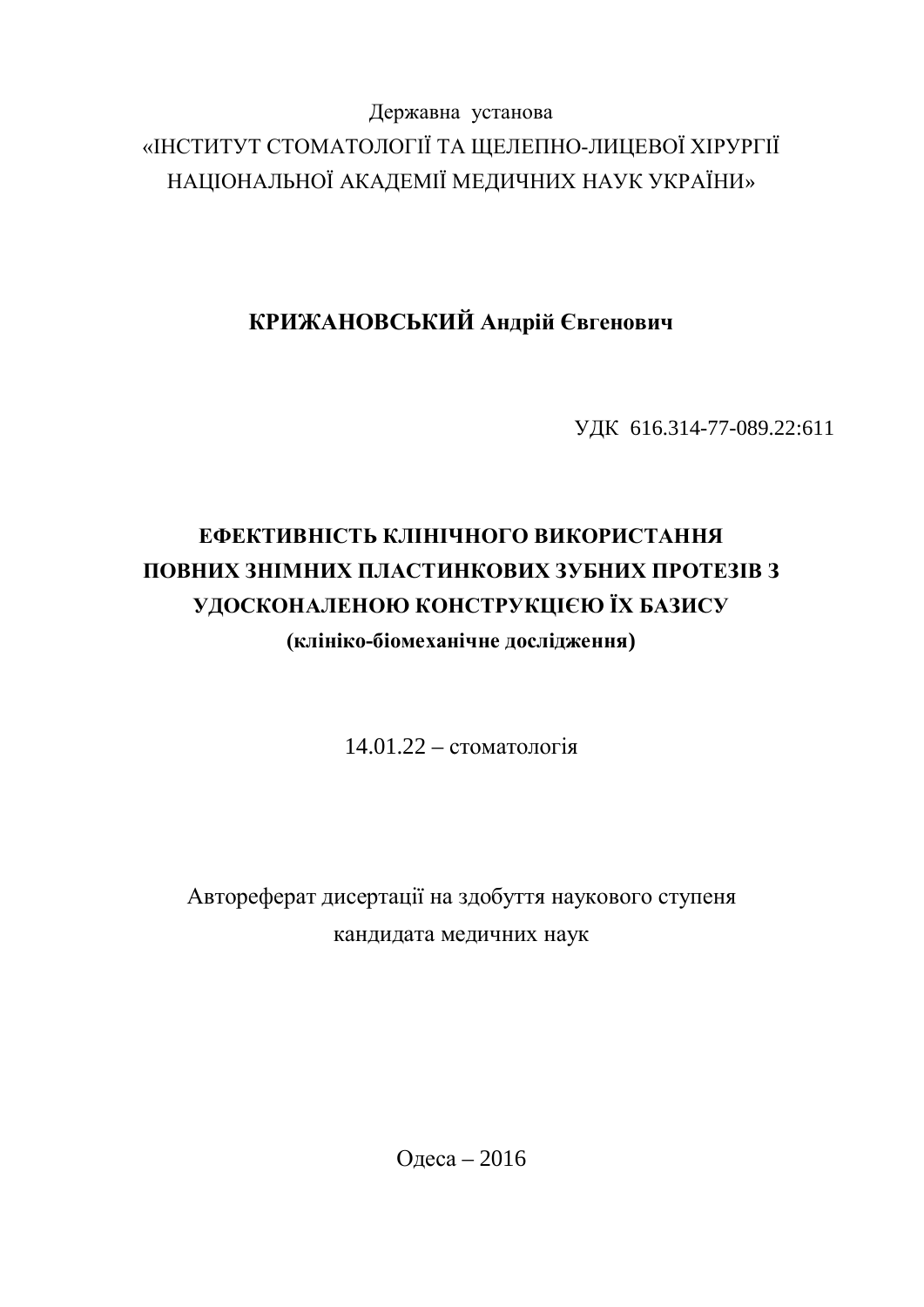Дисертацією є рукопис.

Робота виконана у Державному закладі «Дніпропетровська медична академія МОЗ України»

# Науковий керівник:

доктор медичних наук, професор Шнайдер Станіслав Аркадійович, Державна установа «Інститут стоматології та щелепно-лицевої хірургії НАМН України», м. Одеса, директор

# Офіційні опоненти:

доктор медичних наук, професор Чулак Леонід Дмитрович, Одеський національний медичний університет МОЗ України, завідувач кафедри ортопедичної стоматології

- доктор медичних наук, професор Нідзельський Михайло Якович, Вищий державний навчальний заклад України «Українська медична стоматологічна академія» МОЗ України, завідувач кафедри післядипломної освіти лікарів стоматологів-ортопедів

Захист відбудеться 3 жовтня 2016 р. о 13.00 годині на засіданні спеціалізованої вченої ради Д 41.563.01 в Державній установі «Інститут стоматології та щелепно-лицевої хірургії НАМН України» за адресою: 65026, м. Одеса, вул. P<sub>i</sub> UHENERCLE 2.11.

З дисертацією можна ознайомитись у бібліотеці Державної установи «Інститут стоматології та щелепно-лицевої хірургії НАМН України» (65026, м. Одеса, вул. Рішельєвська,11).

Автореферат розісланий 2 вересня 2016 р.

Вчений секретар спеціалізованої вченої ради П.О. Бабеня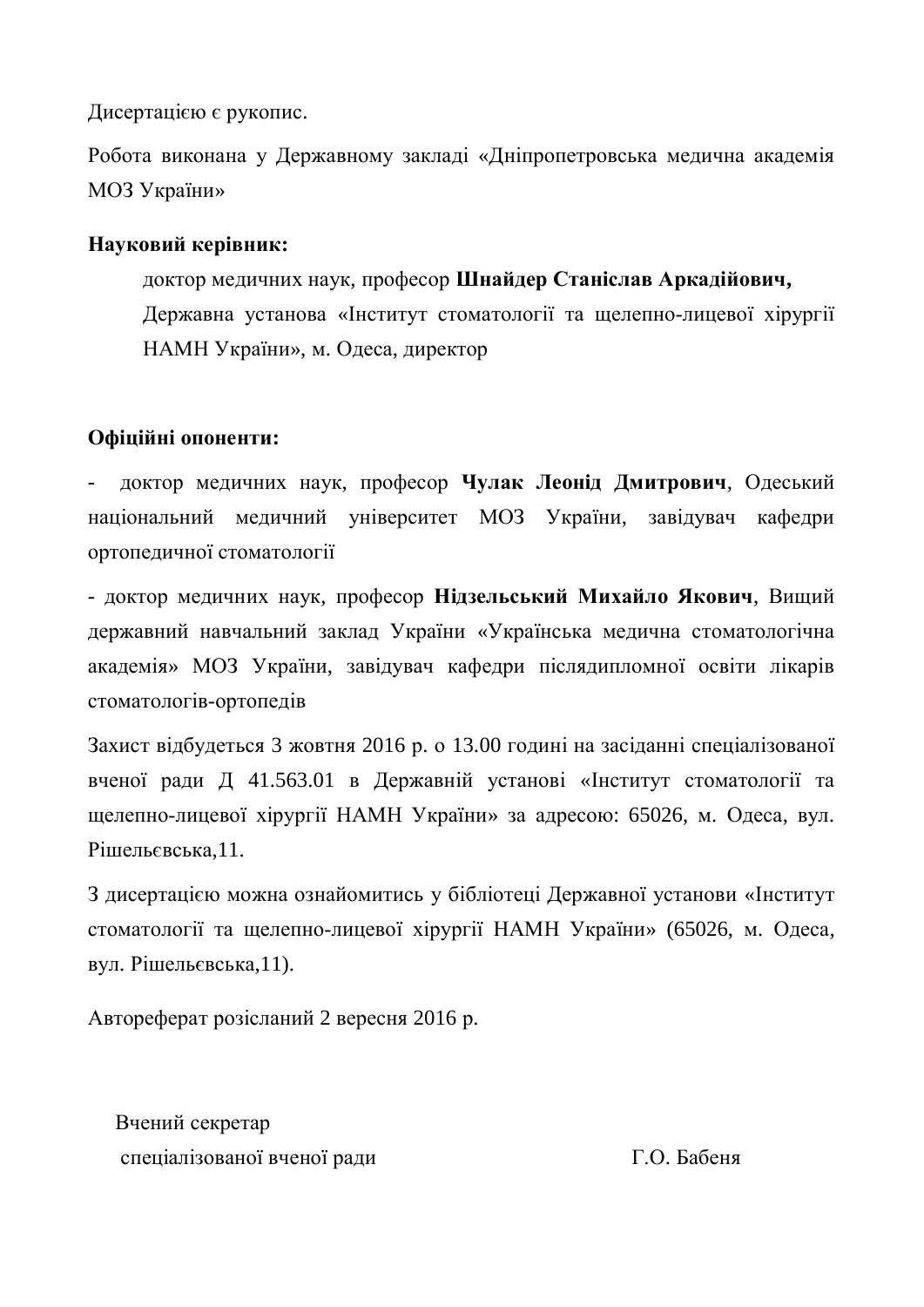# ЗАГАЛЬНА ХАРАКТЕРИСТИКА РОБОТИ

Актуальність теми. Актуальність теми повного знімного протезування грунтується на значній поширеності повної втрати зубів, яка зустрічається в 25-40% осіб віком старше 55 років (Лабунец В.А., 2000; Абрамович А.М., 2005; Воронов А.П., Лебеденко И.Ю., Воронов И.А., 2006; Douglass C.W., Shih A., Ostry L., 2002). При цьому, у переважної кількості з них (26-55%) спостерігається виражена атрофія альвеолярних відростків щелеп, що суттєво погіршує фіксацію повних знімних протезів (Садыков М.И., 2002; Алимский А.А., Вусатий В.С., Прикулс В.Ф., 2004; Саввиди К.Г., Саввиди Г.Л., 2004).

На сьогодні покращення клініко-функціональних характеристик повних знімних протезів ведеться в декількох напрямках: пошук базисних матеріалів, вдосконалення конструкцій та технологій виготовлення протезів, а також розробка заходів підготовки хворих до протезування (Трезубов В.Н., 2009; Соловьев С.И., 2010; Бєлікова О.Б., 2012).

Найбільш прогресивним у вирішенні проблеми повного знімного протезування є застосування імплантатів. Поруч з тим, більшість осіб з повною втратою зубів є соціально не захищеною категорією, до того ж не завжди в стоматологічних поліклініках та відділеннях є умови для подібного роду стоматологічної допомоги. Немаловажним є і упередженість зазначеної категорії населення до хірургічного втручання. Але головна перешкода до повсюдного застосування імплантатів при повній відсутності зубів – вельми поширена серед осіб похилого віку виразна атрофія альвеолярного відростка та знижена мінеральна щільність кісткової тканини, спричинена інволютивними процесами в організмі (Параскевич В.Л., 2006; Соловьев М.М., Яременко А.И., Алехова Т.М., Раад З.К., 2008).

В свою чергу, не дивлячись на досягнення сучасного матеріалознавства, в протезуванні повними знімними протезами є багато невирішених питань. Для виготовлення базисів повних знімних протезів в 98% випадків використовуються акрилові пластмаси (Огородников М.Ю., 2004). Такі знімні протези є комбінованими подразниками тканин протезного ложа. Окрім лікувального ефекту, їхні жорсткі базиси сприяють розвитку атрофічних процесів в слизовій оболонці і кістковій тканині щелеп. Так, атрофія кістки в ділянці верхівки альвеолярного відростка обумовлена нерівномірним розполілом жувального навантаження на піллеглі тканини та механічним стисненням слизової оболонки протезного ложа (Лебеденко И.Ю., Каливраджиян Э.С, Ибрагимова Т.П., 2005; Бєлікова О.Б, 2012).

Отже, проблема повного знімного зубного протезування, не дивлячись на численні спроби її вирішення, залишається вельми актуальною. При цьому перспективними є дослідження, спрямовані на пошук нових конструкцій повних знімних протезів із застосуванням сучасних технологічних процесів, що дозволить зменшити негативний вплив базисів на тканини протезного ложа. В свою чергу, обгрунтувати доцільність розроблених протезів з точки зору біомеханіки можливо шляхом використання сучасних комп'ютерних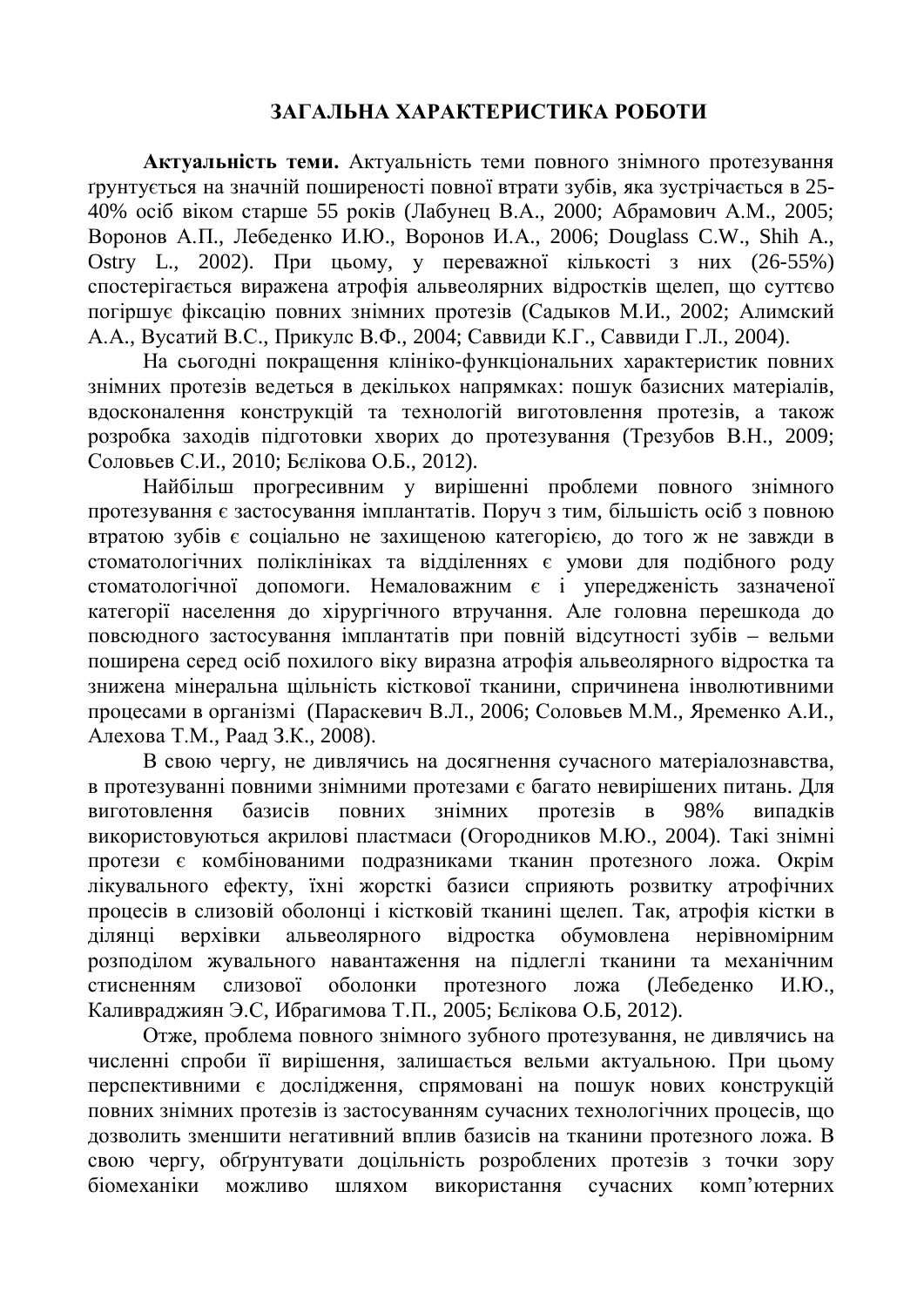технологій, зокрема спеціалізованих програм з оцінки напруженодеформованих станів, які основані на методі механіко-математичного моделювання – методі кінцевих елементів (Чумаченко Е.Н., Арутюнов С.Д., Лебеденко Ю.И., 2003; Чуйко А.Н, 2009).

3в'язок  $\overline{DO6}$ **OТИ** 3 НАУКОВИМИ ПРОГРАМАМИ, ПЛАНАМИ, ТЕМАМИ, Дисертаційне дослідження проведене в рамках науково-дослідної роботи кафедри ортопедичної стоматології Державного Закладу «Дніпропетровська медична академія МОЗ України» за темою «Клініко-патогенетичне обтрунтування диференційованого підходу в лікуванні та профілактиці дефектів зубів та зубних рядів» (державний реєстраційний № 0113 U 007668). За цією темою дисертантом виконаний окремий фрагмент.

Мета дослідження – підвищення ефективності ортопедичного лікування хворих із повною відсутністю зубів шляхом клініко-біомеханічного обґрунтування вдосконаленої конструкції знімних пластинкових протезів.

Досягнення мети зумовило виконання наступних задач:

1. Дослідити вплив жорстких базисів повних знімних протезів на тканини протезного ложа, а також особливості функціонування жувального апарату внаслідок користування даними протезами.

2. Проаналізувати причини необхідності повторного протезування серед хворих з повною відсутністю зубів.

3. Провести порівняльне дослідження впливу жорсткого та двошарового базисів повних знімних протезів із застосуванням методики лазерної доплеровської флоуметрії.

4. Обгрунтувати власну конструкцію повних знімних протезів, базис яких містить рідину, з використанням методу механіко-математичного моделювання кінцевих елементів.

5. Провести клінічну апробацію вдосконаленої конструкції повного знімного протеза для лікування хворих з повною відсутністю зубів.

**Об'єкт дослідження** – стан тканин протезного ложа у хворих з повною відсутністю зубів, що користуються повними знімними протезами.

Предмет дослідження – ефективність протезування хворих з повною адентією вдосконаленою конструкцією повних знімних протезів.

**Методи дослідження:** клінічні – для оцінки стоматологічного статусу та стану тканин протезного ложа; анкетування – для з'ясування динаміки рівня якості життя внаслідок проведеного ортопедичного лікування; лазерна доплеровська флоуметрія – для вивчення мікроциркуляції тканин протезного ложа; біометричний – для оцінки інтенсивності атрофії альвеолярного відростка; механіко-математичного комп'ютерного моделювання - для обґрунтування конструкції, що пропонується; статистичні – для аналізу результатів дослідження, оцінки ефективності проведеного лікування, а також для оцінки достовірності отриманих даних.

Наукова новизна одержаних результатів. Доповнено наукові дані про наслідки користування повними знімними протезами з жорсткими базисами,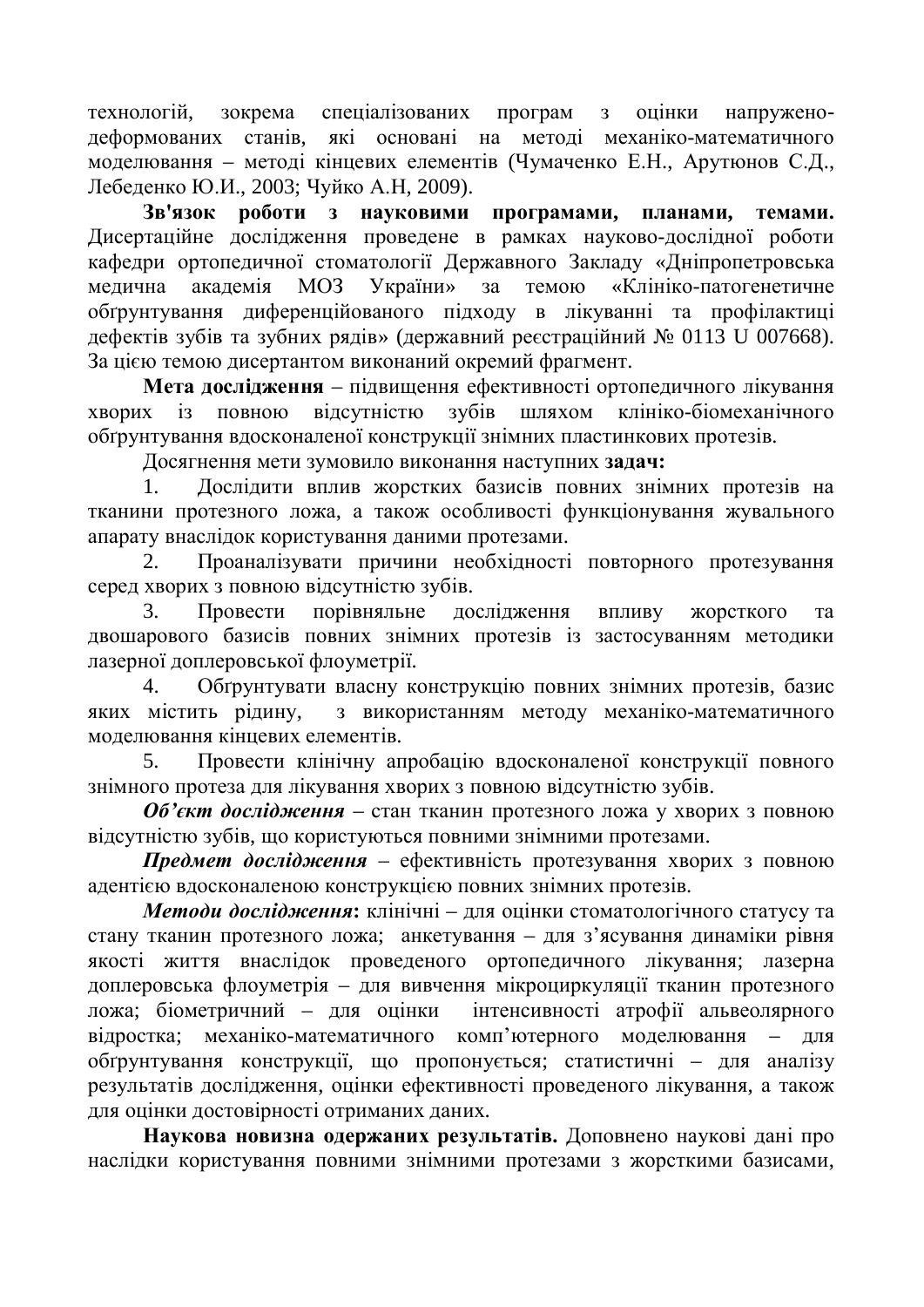зокрема щодо атрофії альвеолярних відростків та запально-дистрофічних змін в слизовій оболонці протезного ложа.

Уточнено, що разом із зниженням з часом жувальної ефективності повних знімних протезів відбувається перебудова жувального циклу, обумовлена атрофією беззубих щелеп, на тлі збереження показника максимального зусилля шепеп

Доповнено наукові дані про частоту та характер звернень хворих з повною відсутністю зубів за повторним протезуванням, а також диференційовано причини необхідності виготовлення нових протезів у різний термін після здачі первинних конструкцій.

Вперше показано, що ортопедичне лікування повними знімними протезами з жорсткими базисами за даними лазерної доплеровської флоуметрії призводить до порушень кровопостачання тканин протезного ложа, які носять зворотний характер.

Вперше за даними лазерної доплеровської флоуметрії доведено, що інтеграція до базису повного знімного протеза м'якого лайнеру незворотно погіршує кровопостачання тканин протезного ложа, що в довгостроковій перспективі може спричинити дистрофічне зменшення об'єму кісткової основи.

Вперше з використанням методу кінцевих елементів показано, що використання повного знімного протеза, базис якого містить рідину, дозволяє перерозподілити навантаження уздовж всієї поверхні протезного ложа та зменшити інтенсивність напружено-деформованих станів в тканинах протезного ложа.

Вперше показано, що застосування розробленої конструкції повного знімного протеза підвищує ефективність лікування хворих з повною адентією за рахунок усунення впливу, який травмує, на слизову оболонку та рівномірного розподілу оклюзійного тиску, що дозволяє зменшити атрофію альвеолярного відростка, одночасно сприяти нормальному кровопостачанню тканин протезного ложа на тлі збереження достатньої жувальної ефективності.

Практичне значення отриманих результатів. Запропоновано спосіб діагностики атрофії беззубих щелеп, точність якого обумовлена застосуванням комп'ютерних програм для вимірювання розмірів протезного ложа на отриманих шляхом лазерного сканування 3D- зображеннях робочих моделей (Патент України на корисну модель № 100490 від 27.07.2015 р.).

Розроблено та впроваджено в практику нову конструкцію повного знімного протеза, базис якого містить декілька шарів: зовнішній - з базисної акрилової пластмаси та внутрішній, який виконується комбінованим та містить рідину (вінілін) і складається з поліетиленової плівки, яка виготовляється методом термопластичного вакуумного формування (Патент України на корисну модель № 98559 від 27.04.2015).

Результати роботи впроваджені в стоматологічних установах Дніпропетровської області, а матеріали дисертації використовуються в навчальному процесі Державного Закладу «Дніпропетровська медична академія МОЗ України».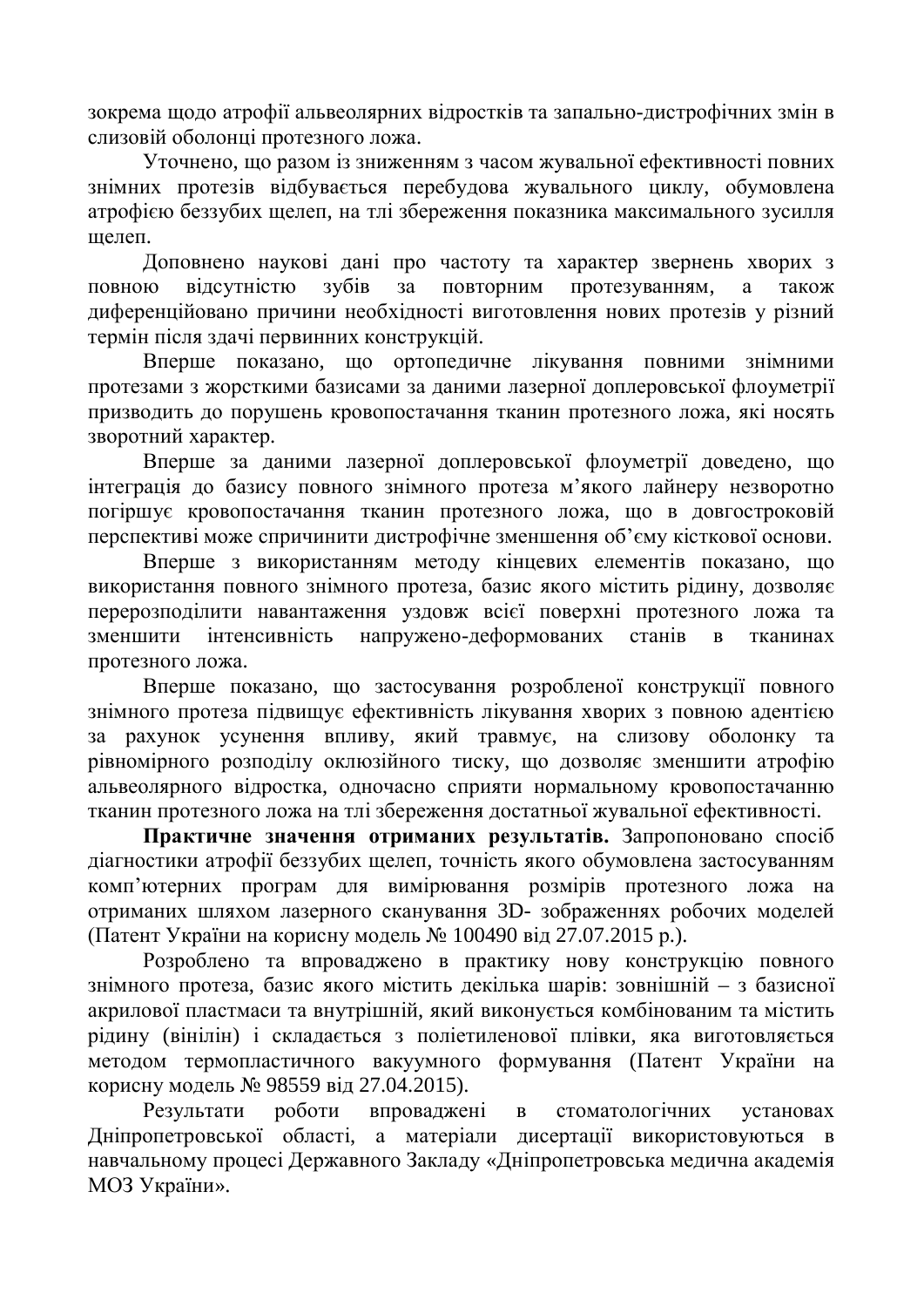Особистий внесок здобувача. Дисертантом особисто обрано обґрунтовано напрямок наукової роботи, проведено критичний аналіз літературних джерел у відповідності до сучасних уявлень; виконано інформаційно-патентний пошук з даної проблеми; визначено репрезентативний об'єм наукового дослідження та комплекс методів, адекватних поставленій меті та задачам роботи; організовано і проведено клініко-експериментальні дослідження; зроблено аналіз і узагальнення отриманих результатів, здійснено їхню статистичну обробку, разом з науковим керівником сформульовані мета, задачі дисертаційної роботи, основні висновки й рекомендації.

Апробація результатів дисертації. Результати дисертаційного дослідження повідомлені і обговорені на науково-практичній конференції з участю міжнародних спеціалістів «Сучасні досягнення стоматологічної науки, практики і освіти» (Харків, 2013), на науково-практичній конференції «Інноваційні технології в стоматології» (Тернопіль, 2013), на Першій міжрегіональній науково-практичній конференції «Стоматологія Придніпров'я» (Дніпропетровськ, 2013), на науково-практичній конференції «Досягнення науки та практики в стоматології» в рамках VI (XIII) з'їзду Асоціації стоматологів України (Одеса, 2014), на III міжрегіональній науково-практичній конференції «Стоматологія Придніпров'я» (Дніпропетровськ, 2015), на Всеукраїнській науково-практичній конференції «Комплексний підхід у реабілітації стоматологічних хворих» (Запоріжжя, 2015).

Публікації. За темою дисертації опубліковано 14 наукових робіт, в тому числі 6 статей (з них 4 статті у наукових фахових виданнях України, 1 стаття у науковому виданні Білорусії, 1 стаття у журналі), 2 патенти України на корисну модель, 6 тез доповідей в матеріалах конференцій різного рівня.

Обсяг і структура дисертації. Дисертація викладена на 165 сторінках принтерного тексту і складається із вступу, огляду літератури, 4-х розділів власних досліджень, аналізу й узагальнення результатів роботи, висновків, практичних рекомендацій, списку використаної літератури, що містить 281 джерело (з них – 152 іноземних авторів). Роботу проілюєтровано 34 таблицями і 17 малюнками.

## **ОСНОВНИЙ ЗМІСТ**

**Матеріали і метоли дослідження.** В рамках представленного дослідження обстежено 150 хворих з повною відсутністю зубів.

Серел обстежених було 96 жінок та 54 чоловіки віком віл 52 ло 85 років. Критерії відбору до спостереження були наступні: 1) стабільний стан здоров'я, зокрема відсутність в анамнезі тяжких супутніх захворювань; 2) відсутність травм та запальних процесів в ротовій порожнині; 3) в анамнезі – відсутність паління. Віл кожного пацієнта була отримана інформована згола.

Дослідження анатомо-топографічних особливостей порожнини рота відбувалось шляхом внутрішньоротового огляду та вивчення діагностичних моделей. Виразність факторів анатомічної ретенції, ступінь атрофії альвеолярних відростків верхньої та нижньої щелеп, а також їх тип визначали за класифікаціями Шредера та Келера. Оцінювали інтенсивність і локалізацію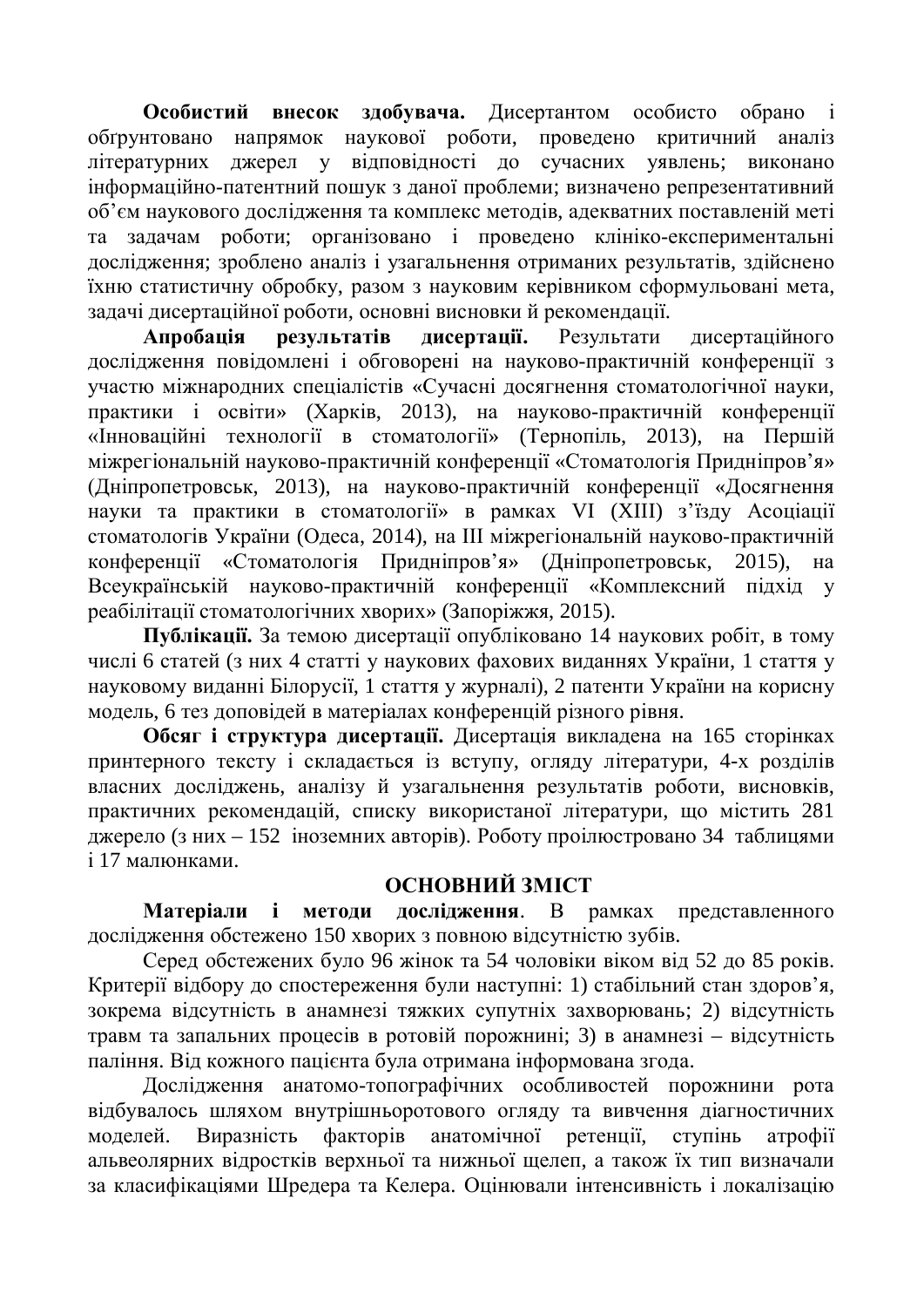атрофічних процесів тканин протезного ложа, характер атрофії, наявність екзостозів, відзначали стан слизової оболонки (гіперемія, набряк, рухомі слизові тяжі), а також клас слизової за Супплі.

Для визначення податливості слизової оболонки протезного ложа використаний апарат Воронова А. П.

Для оцінки зон запалення, як наслідку підвищеного навантаження на слизову оболонку протезного ложа, застосовували методику Лесних Н. І. та співавт., заснована на реакції макрогістохімічного фарбування.

Аналіз відповідності базису повного знімного протеза тканинам протезного ложа здійснювали за допомогою «силіконового тесту».

В рамках дослідження нами використано визначення жувальної ефективності за Рубіновим та дослідження інтегрованого показника зусилля стиснення щелеп з використанням апарату АОЦО (апарат для визначення центральної оклюзії).

Для визначення гігієнічного стану повних знімних протезів використовували методику оцінки кількості нальоту в 5 зонах.

Для об'єктивізації сприйняття хворими протезів нами проведено анкетування з використанням україномовного варіанту опитувальника «Oral Health Impact Profile» (OHIP-14).

Після проведенного скрінінг-дослідження було відібрано 60 хворих з повною вторинною адентією, нарівно чоловік та жінок, середнім віком 62,2±9,7 років. Дослідні хворі були розділені на дві рівноцінні за статевовіковою ознакою та клінічною картиною групи. В першій групі повні знімні протези мали одношаровий жорсткий базис, в другій Пдвошаровий, з м'яким лайнером.

Функціональний стан тканин протезного ложа вивчали за допомогою клінічних досліджень, а також ультразвукової допплерографії.

Для дослідження мікроциркуляції крові використовували жорсткі ложки, межі яких були ті самі, що і відповідних знімних протезів. Ложки мали чотири отвори в місцях проекції іклів та перших молярів для проведення лазерної доплеровської флоуметрії. У роботі використовували прилад Periflux 4001 Master, Perimed AB (Швеція). За 15 хвилин перед вимірами, що відбувались між 10.00 та 12.00 ранку, протези вилучались з ротової порожнини. Після цього ложки розміщували в порожнині рота, а в підготовлені отвори вводили зонд приладу та робили вимірювання.

Провелені в рамках лисертаційної роботи лабораторні та експериментальні дослідження були спрямовані на обгрунтування розробленноі нами конструкції повного знімного протеза, базис якого містить рідину.

Для доказу ефективності запропанованої конструкції вивчали напруженодеформовані стани тканин протезного ложа. Це дослідження проводилося для трьох типів беззубих верхніх щелеп за Шредером. Розрахунок здійснювався для об'ємних комп'ютерних моделей, побудованих методом кінцевих елементів з використанням програми «T-Flex». Для отримання цифрового зображення верхніх беззубих щелеп використовували оптичний лабораторний сканер inEos (Sirona, Німеччина).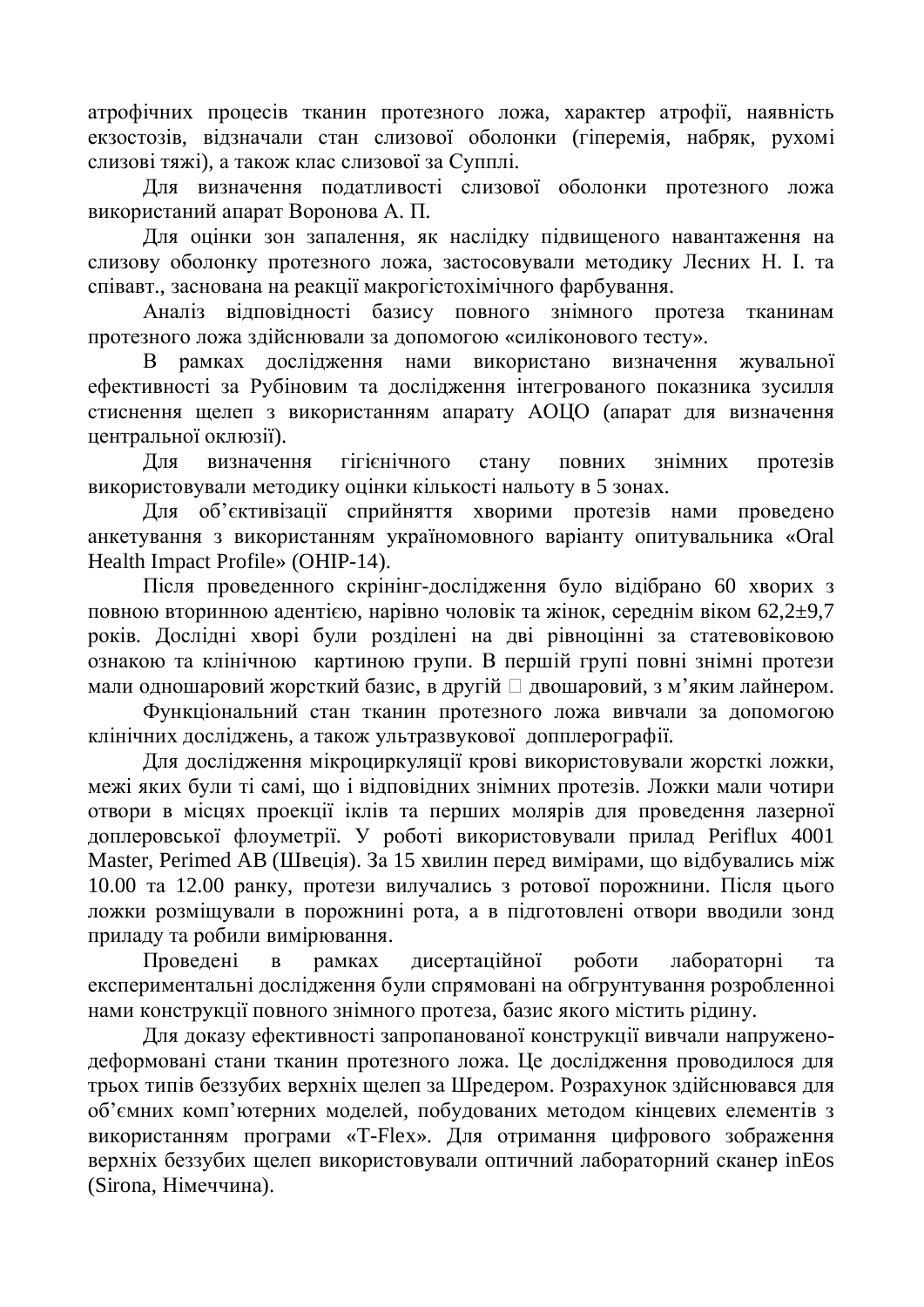Фізико-механічні властивості тканин протезного ложа, а також матеріалів, що використовувались для виготовлення базису повного знімного протеза, зокрема твердість, жорсткість, коефіцієнт Пуассона, пружність, модуль Юнга, були взяті з літературних джерел.

Результати моделювання оцінювалися за двома показниками: максимальна величина переміщення штучних зубів щодо первісного положення в напрямку дії сили та величина результуючих напруг за рівнянням Губера-Мізеса під максимально можливими з умов експлуатації навантаженнями. Перший варіант навантаження – парасагітальне – становить 100 Н та прикладається під кутом 45° на оклюзійні поверхні премолярів та молярів з двох боків. Другий варіант навантаження – діагональне – теж двобічне, становить 100 H під кутом 45° та прикладається на оклюзійну поверхню молярів з одного боку та на ікло – з протилежного.

На етапі клінічної апробації проведено протезування 60 хворих з повною відсутністю зубів. Серед включених до дослідження не було пацієнтів з тяжкою супутньою патологією. Відібрані дослідні за статевою, віковою ознаками, а також за подібністю анатомо-топографічних умов протезування були розподілені на дві рівноцінні групи спостереження – основну та зіставлення. В групі зіставлення хворим виготовляли повні знімні протези з жорсткими базисами, а в основній – за власною методикою.

Аналіз ефективності лікування проводилась у найближчий термін спостереження (відразу після здачі протезів, через 1 тиждень, 1 місяць, 3 місяці та 6 місяців) та віддалений (через 1, 2 та 3 роки користування виготовленими конструкціями) для двох груп спостереження (основної та зіставлення).

На всіх етапах клінічної апробації використовували традиційне клінічне обстеження та спеціальні методики для визначення функціональної цінності протезів та стану тканин протезного ложа.

Результати, одержані при проведенні клінічних і лабораторних досліджень, в абсолютних та відносних величинах підлягали обробці за допомогою методів статистики та математичного моделювання з використанням програмного засобу MS Excel 2003.

Результати дослідження та їх обговорення. За даними проведеного обстеження 150 хворих з повною відсутністю зубів, встановлено, що пряме співвідношення беззубих щелеп реєструється у 11,3 $\pm$ 2,6%, прогнатичне – у  $0.7\pm0.2\%$ , тоді як решта 88,0 $\pm2.7\%$  хворих мали змикання беззубих щелеп по типу ортогнатичного прикусу. Поруч з тим, у переважної кількості обстежених  $(92.0±2.2%)$  спостерігалися явища «старечої прогенії».

У 90,0 $\pm$ 2,4% хворих анатомо-топографічні умови на верхній щелепі можна було охарактеризувати як заловільні (І – ІІ тип за Шредером). Наявність торусу великого розміру встановлена у 4,6 $\pm$ 1,5% хворих. Лише у 10,0 $\pm$ 2,4% зареєстрована значна атрофія верхньої беззубої щелепи, що характеризувалась майже повною відсутністю альвеолярних відростків і горбів та пласким піднебінням.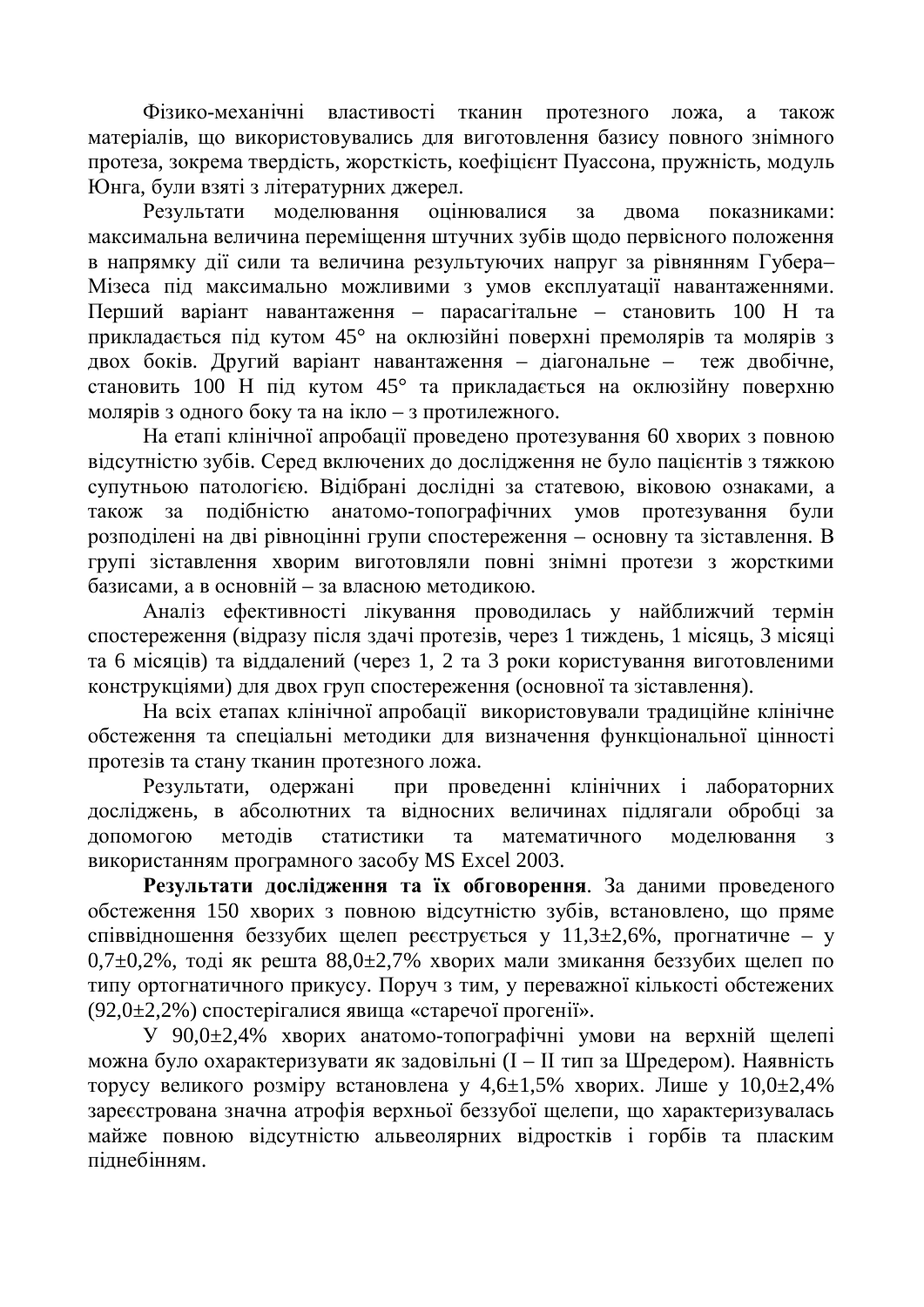Навпаки, для нижньої щелепи сприятливі в прогнозі протезування клінічні умови були діагностовані лише у 20,0 $\pm$ 3,2% випадків. У цих випадках мала площа протезного ложа нижньої щелепи у поєднанні з відсутністю умов анатомічної ретенції робили неможливим створення задовільної фіксації та стабілізації протезів на нижній щелепі. При цьому у 77,5 $\pm$ 3,4% осіб з несприятливими умовами протезування нижньої щелепи спостерігали рівномірну атрофію альвеолярного відростка (II тип за Келером), у решти – нерівномірну (у фронтальному відділі – 4,2 $\pm$ 1,6% (IV тип), у боковому – 18,3 $\pm$ 3,1% (II тип)). Несприятливу конфігурацію альвеолярного відростка нижньої щелепи погіршували екзостози та загострення краю внутрішньої косої лінії, які визначались у  $37,0\pm3,9\%$  хворих.

Віковий фактор теж впливав на інтенсивність атрофічних процесів в щелепних кістках. Атрофічні процеси більш виражені в щелепних кістках у похилій та старечій віковій групах.

Згідно наших спостережень у переважної кількості хворих, що користувалися повними знімними протезами, переважала її нормальна податливість, що відповідає І класу за Супплі (36,7 $\pm$ 4,0%). Слизова, що відноситься до II класу за Супплі, спостерігалась у 28,7 $\pm$ 3,7% випадків, III класу – у 13,3 $\pm$ 2,7% спостережень, IV класу – у 21,3 $\pm$ 3,3% хворих. При цьому у більшості осіб віком старше 60 років (70,0 $\pm$ 3,7%) слизова оболонка мала схильність до травмування, защемлення між кістковою основою та базисом протеза.

Такі анатомічні особливості будови слизової є несприятливими та створюють складнощі для фіксації повних знімних протезів, окрім того є передумовою до постійного її травмування базисами. Відповідно малопідатлива слизова оболонка протезного ложа у сукупності з вираженою атрофією альвеолярних відростків, переважно на нижній щелепі, створювала найбільш складні умови для протезування, що спостерігали в 25,3±3,6% обстежених.

Візуально запалення слизової оболонки порожнини рота внаслідок користування протезами встановлено нами у  $18,0±3,1%$  хворих. Тоді як внаслідок макрогістохімічного фарбування ознаки хронічного запалення були діагностовані в переважній кількості спостережень (76,0±3,5%). При цьому поширеність ураження слизової оболонки протезного ложа різнилась, але переважав генералізований характер запалення. Середня величина площі запалення за нашими підрахунками складала 1,50 $\pm$ 0,28 см<sup>2</sup>.

Сприяє розвитку запального процесу в слизовій оболонці протезного ложа погіршання гігієнічного стану повних знімних протезів. Середній показник гігієнічного стану повних знімних протезів, термін користування якими складав до 1 року, дорівнював  $0.25 \pm 0.02$  балів. Тоді як для протезів, якими користувалися 1-3 роки, цей показник складав  $1,05\pm0,05$  балів ( $p\Box 0,001$ ). Гігієнічний стан протезів, що знаходились у використанні більше 3 років, вілповілав  $1.10\pm0.08$  балів.

Отже, згідно наших досліджень користування повними знімними протезами призводить до активації мікробного фактору та провокує запалення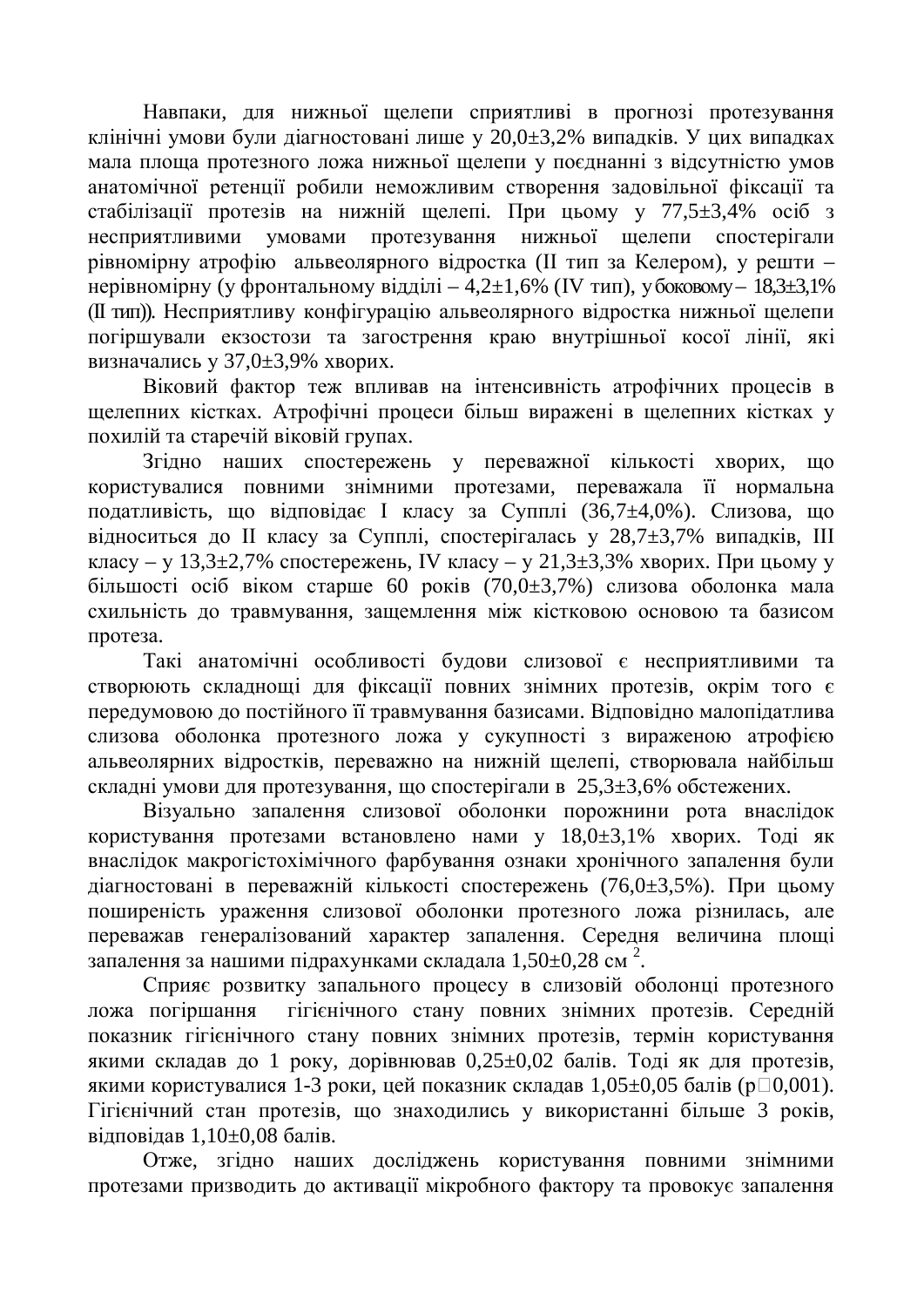слизової оболонки хронічного або гострого характеру. Значну роль у виникненні запалення відіграє нерівномірний розподіл жувального тиску та, як наслідок, перевантаження одних ділянок та недостатнє використання опорних можливостей інших. Це призводить до механічного травмування слизової оболонки базисом знімного протеза та погіршує перебіг запалення. Сприяє прогресуванню патологічних процесів в тканинах протезного ложа невідповідність внутрішньої поверхні базисів протезів рельєфу протезного поля, що було нами встановлено за допомогою «силіконового тесту». Аналіз товщини силіконових відбитків при максимальному навантаженні показав значну невідповідність базисів протезів тканинам протезного ложа. Зазначимо, що при щільному приляганні базису на відбитку утворюються чисельні перфорації, в більшості ділянок матеріал відсутній. При цьому щільним вважається прилягання, яке відповідає силіконовому шару товщиною менше 0,05 мм. Тоді як отримані нами результати суттєво різняться від даних вимог.

Таким чином, за результатами проведених досліджень встановлено, що користування повними знімними протезами з жорсткими базисами призводить до змін в тканинах протезного ложа, як в слизовій оболонці, так і в кістковій основі. Погіршуються атрофічні процеси інволютивними змінами в організмі, що в цілому призводить до складних умов повторного протезування. Для підтвердження отриманих результатів нами проведені функціональні дослідження зубощелепного апарату хворих, що користувалися повними знімними протезами.

Внаслідок проведеного дослідження жувальних рухів в залежності від ступеня атрофії беззубих щелеп за допомогою функціональних проб за Рубіновим нами встановлено, що показник кількості жувальних циклів до появи рефлексу ковтання збільшується в залежності від ступеня атрофії альвеолярного відростка та складає для I, II та III груп (незначна, середня та значна атрофія) відповідно 25,7 $\pm$ 4,2 c; 31,7 $\pm$ 5,0 с та 40,2 $\pm$ 5,8 с (р $\Box$ 0,05). При цьому тривалість усередненого жувального циклу теж по аналогії зростає і складає для груп спостереження відповідно 6,3 $\pm$ 0,7 с; 6,7 $\pm$ 0,7 с та 7,0 $\pm$ 0,8 с  $(p \Box 0, 05)$ .

Всім дослідним за допомогою жорстких пластмасових індивідуальних ложок або старих протезів та апарату АОЦО здійснювали вимірювання при поступовій зміні міжальвеолярної відстані та виявлення максимального значення зусилля стиснення шелеп.

Внаслідок здійснених досліджень нами встановлено, що у 61,3±4,0% хворих спостерігається однопіковий варіант розподілу силових навантажень при зміні міжальвеолярної відстані, що характеризується єдиним значенням максимального зусилля стиснення шелеп. Лвопіковий варіант, найбільш складний для інтерпретації, зареєстрований нами в 10,0±2,4% спостережень. Нарешті, безпіковий варіант, якому притаманно стійке плато реагування на зміни міжальвеолярної висоти, виявлений для 28,7±3,7% пацієнтів.

Підсумовуючи, зазначимо, що результати здійснених клінікофункціональних досліджень свідчать про те, що атрофічні процеси, які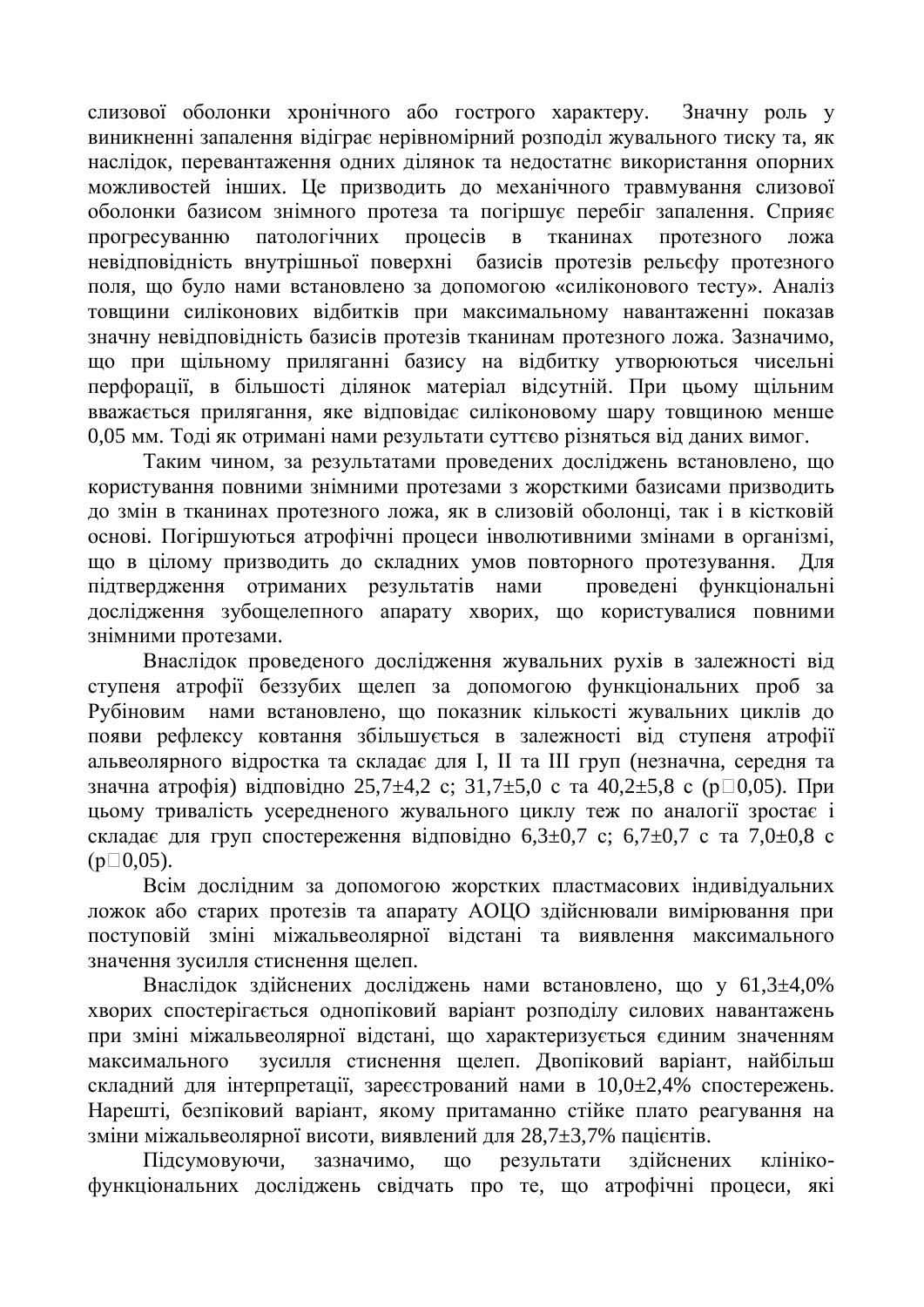відбуваються в тканинах протезного ложа погіршують функцію жування за показниками жувальної ефективності та часу жування. До того ж атрофія беззубих щелеп призводить до перебудови жувального циклу.

За результатами проведеного анкетування із використанням опитувальника ОНІР-14 нами встановлено, що серед переважної кількості хворих з повною відсутністю зубів реєструється зниження рівня якості життя.

Треба також зазначити різні причини повторного протезування для хворих, що звернулися у різний термін. Головною причиною неможливості користування повними знімними протезами протягом першого року була їхня незадовільна фіксація, пов'язана з невідповідністю внутрішньої поверхні базисів рельєфу протезного ложа (38,7±4,0%). Тоді як для осіб, що користувалися повними знімними протезами протягом 3 років, необхідність заміни протезів була обумовлена частими поломками (71,4±3,6%), і лише в  $23.8\pm3.4\%$  була пов'язана із порушенням фіксації протезів. В свою чергу, через 3 роки користування протезами потреба у повторному протезуванні в 54,0 $\pm$ 4,0% випадків спричинена атрофією тканин протезного ложа, звідси незадовільною фіксацією, в 5,1 $\pm$ 1,6% – частими поломками та перебазуванням, а в 40,9 $\pm$ 4,0% – порушенням протезів, пов'язаних зі стиранням штучних зубів.

Результати вивчення функціонального стану тканин протезного ложа спонукали нас на створення повного знімного протеза, конструкция якого дозволить зберегти підлеглі базису тканини за рахунок зниження жувального навантаження шляхом його рівномірного розподілу.

Для експеріментального підтвердження доцільності його застосування нами проведений аналіз напружено-деформованих станів тканин протезного пожа.

Насамперед, нами досліджені напружено-деформовані стані в тканинах протезного ложа при протезуванні повної відсутності зубів на верхній щелепі знімними протезами з жорсткими базисами.

Проведені дослідження показали, що при двобічному навантаженні премолярів та молярів під кутом 45° силою 100 H для всіх типів атрофії верхньої щелепи спостерігається значна напруга під базисом повного знімного протеза, локалізована переважно в ділянках беззубого альвеолярного відростку та на його піднебінному скаті. При цьому прогресування атрофічних процесів в тканинах протезного ложа відповідно до ступеня тяжкості за Шредером супроводжується збільшенням інтенсивності напружено-леформованих станів. Так, сумарна напруга на тканини протезного ложа при I типі верхньої беззубої щелепи склала 100,7 $\pm$ 7,2 МПа, при II – 132,7 $\pm$ 8,0 МПа, при III – 142,0 $\pm$ 8,1 МПа  $(p \Box 0, 05)$ .

Олночасно, лля різних типів беззубих шелеп спостерігали різну локалізацію осередків максимальної напруги. Якщо при навантаженні бічних відділів повного знімного протеза зусиллям 100 H під кутом 45° на моделях верхньої щелепи, що відповідала I та II типу за Шредером, осередки напруги розташовувались переважно в ділянці альвеолярного відростка, то при III - в задній третини піднебіння по обидві сторони від серединного шва і на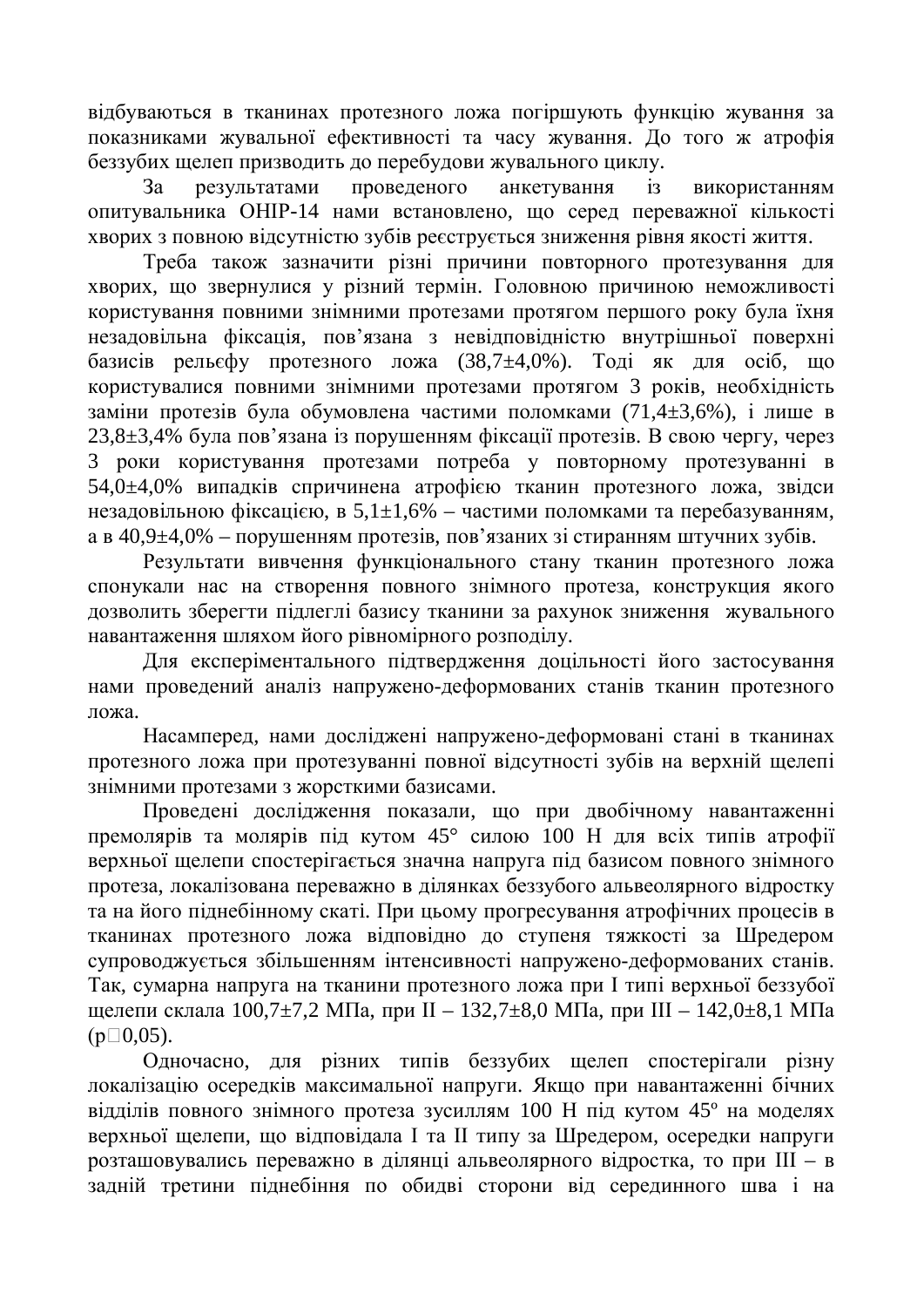піднебінному скаті альвеолярного відростка в ділянці фронтальних зубів. В області штучних молярів підвищену напругу не реєстрували, проте виявляли окремі осередки з максимальними значеннями.

Значення сумарних напружено-деформованих станів за рівнянням Губера-Мізеса для осередків максимального навантаження складало відповідно  $357,0\pm10,0$  МПа для I типу беззубої щелепи,  $380,2\pm10,8$  МПа  $\Box$  для II типу, 406,5 $\pm$ 11,0 МПа – для III (р $\Box$ 0,05).

При навантаженні, прикладеному під кутом 45° на оклюзійну поверхню молярів з одного боку та на ікло – з протилежного (діагональне навантаження), спостерігався дещо інший розподіл осередків максимальної напруги. При І типі верхньої беззубої щелепи за Шредером максимальна напруга реєструвалась у ділянці навантажених молярів, поширюючись в зону верхньощелепного горба. При II типі – максимальні значення напруги фіксували не тільки в ділянці бокових зубів, але й премолярів та іклів. По дистальному краю протеза з боку прикладання навантаження осередки напруги відзначались до піднебінного una.

При III типі беззубих щелеп за Шредером осередки максимальної напруги розташовані уздовж всього альвеолярного відростка та поширюються на вся задню третину піднебіння з боку прикладання навантаження на моляри.

Сумарна напруга на тканини протезного ложа при навантаженні. прикладеному під кутом 45° на оклюзійну поверхню молярів з одного боку та на ікло – з протилежного, при І типі верхньої беззубої щелепи склала 136,0 $\pm$ 8,0 МПа, при II – 176,7±8,5 МПа, при III – 228,0±10,5 МПа (р□0,05).

Значення сумарних напружено-деформованих станів за рівнянням Губера-Мізеса для осередків максимального навантаження при діагональному навантаженні складало відповідно 290,0±9,5 МПа для І типу беззубої щелепи, 305,5 $\pm$ 10,8 МПа  $\Box$  для II типу, 338,2 $\pm$ 10,0 МПа – для III ( $p$  $\Box$ 0,05).

Також встановлюється чітка тенденція до збільшення напруженодеформованих станів в залежності від ступеня атрофії тканин протезного ложа  $(p \Box 0, 05)$ .

Таким чином, аналіз напружено-деформованих станів за Губером-Мізесом продемонстрував, що розподіл результуючих напруг, різниться для різних типів беззубих щелеп, але завжди найбільш інтенсивний, при різних варіантах прикладання навантаження, на верхівці гребеня альвеолярного відростка. При значній атрофії альвеолярного відростка та пласкому склепінні піднебіння максимальна напруга реєструється в ділянці буферних зон, зокрема задньої третини піднебіння. Подальше вивчення напружено-деформованих станів на верхній щелепі при повному знімному протезуванні, дозволило встановити, шо імітація навантаження на протез шляхом прикладання сили під кутом  $45^{\circ}$  в ділянці премолярів та молярів з обох боків викликає максимальне його переміщення при моделюванні І типу атрофії на 0,60±0,09 мм; ІІ типу – на  $0.87\pm0.12$  MM; III ТИПУ – НА  $1.02\pm0.15$  MM ( $p\Box 0.05$ ). При прикладанні навантаження в ділянці молярів та ікла з протилежного боку для I типу верхньої беззубої щелепи нами зареєстровано максимальне переміщення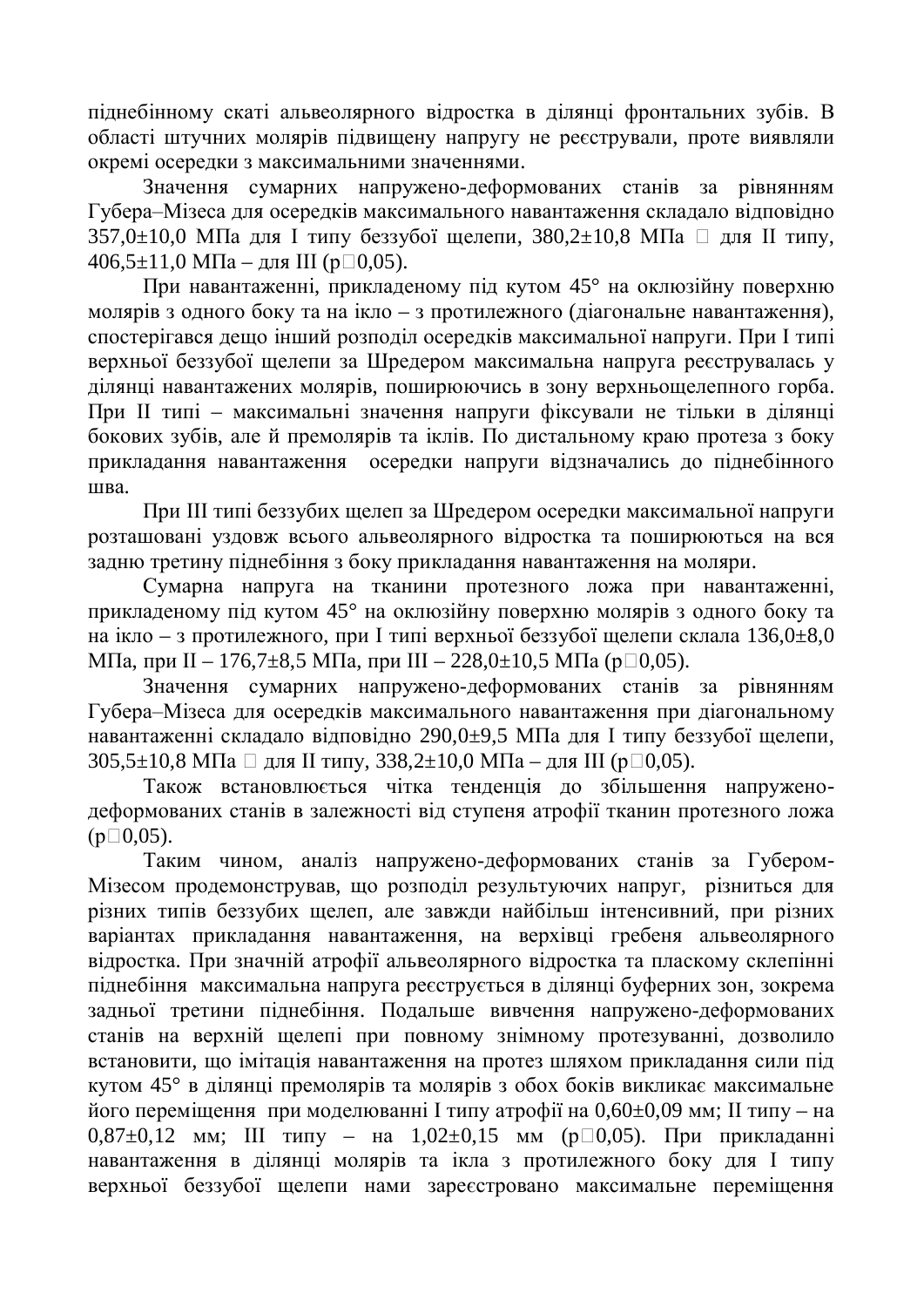атрофії на 0,80 $\pm$ 0,10 мм; II типу – на 1,07 $\pm$ 0,12 мм; III типу – на 1,15 $\pm$ 0,18 мм (p□0,05). Достовірної різниці між показниками отриманими для обох видів навантаження не встановлено ( $p \Box 0.05$ ).

Таким чином, проведений аналіз напружено-деформованих станів при використанні повних знімних протезів з жорсткими базисами довів, що для мінімізації рівня напруг, а також для зниження зміщень зубного протеза існує необхідність оптимізації форми базису повного знімного протеза в бокових ділянках. Особливої уваги потребує зона верхівки альвеолярного відростка та його піднебінний скат, тобто місця виникнення максимальних напруг. Виходячи з того, що напруги розподіляються уздовж всієї верхівки альвеолярного відростка, то базис повного знімного протеза за своєю формою повинен максимально співпадати з формою альвеолярного відростка та бути виготовлений з матеріалу, який здатний амортизувати підвищене навантаження, що виникає внаслідок користування протезом.

В подальшому математична модель, що створена, використана нами для вивчення напружено деформованих станів під базисом повного знімного протеза, що містить рідину. Напруга на базис протеза розподіляється більш рівномірно, про що свідчить відсутність вогнищ максимальної напруги в ділянках альвеолярного відростку, а також його піднебінного скату. Навантаження рівномірно розподіляється при прикладанні сили як на бокові зуби с обох сторін, так і діагонально (на моляри та ікло протилежного боку).

Порівняння результатів, отриманих для двох варіантів базисів, вказує на те, що використання рідини в конструкції дозволяє знизити значення сумарної напруги як при сагітальному, так і діагональному навантаженні протеза. Одночасно цілком протилежна картина зареєстрована нами для динаміки показника максимальної еквівалентної напруги. Він достовірно не змінюється при атрофії альвеолярного відростка та сплощенні склепіння піднебіння  $(p \Box 0,05)$ . Це вказує на те, що застосування рідини дозволяє рівномірно розподіляти навантаження, що імітує оклюзійне, вздовж всього протезного ложа. При парасагітальному та діагональному навантаженні повних знімних протезів максимальні значення напруги практично рівнозначні для всіх типів атрофії щелеп ( $p \Box 0,05$ ).

При шьому достовірних відмінностей між показниками сумарної напруги для різних типів атрофії беззубих щелеп при використанні різних варіантів базисів не встановлено. Так, навантаження під кутом 45° в ділянці премолярів та молярів при I типі верхньої беззубої щелепи призводить до виникнення сумарної напруги  $100,7\pm7,2$  МПа проти 92,5 $\pm6,5$  МПа; при II типі – 132,7 $\pm8,0$ МПа проти 118,0±7,0 МПа; при III типі – 142,0±8,1 проти 130,2±7,0, р□0,05. При навантаженні під кутом 45° на оклюзійну поверхню молярів з одного боку та на ікло – з протилежного, показники сумарної напруги складають відповідно для жорсткого базису та того, що містить рідину, при І типі – 136,0 $\pm$ 8,0 МПа проти 120,0 $\pm$ 7,2 МПа; при II типі – 176,7 $\pm$ 8,5 МПа проти 142,0 $\pm$ 7,5 МПа; при Ш типі – 228,0 $\pm$ 10,0 МПа проти 182,7 $\pm$ 8,0 (р $\Box$ 0,05).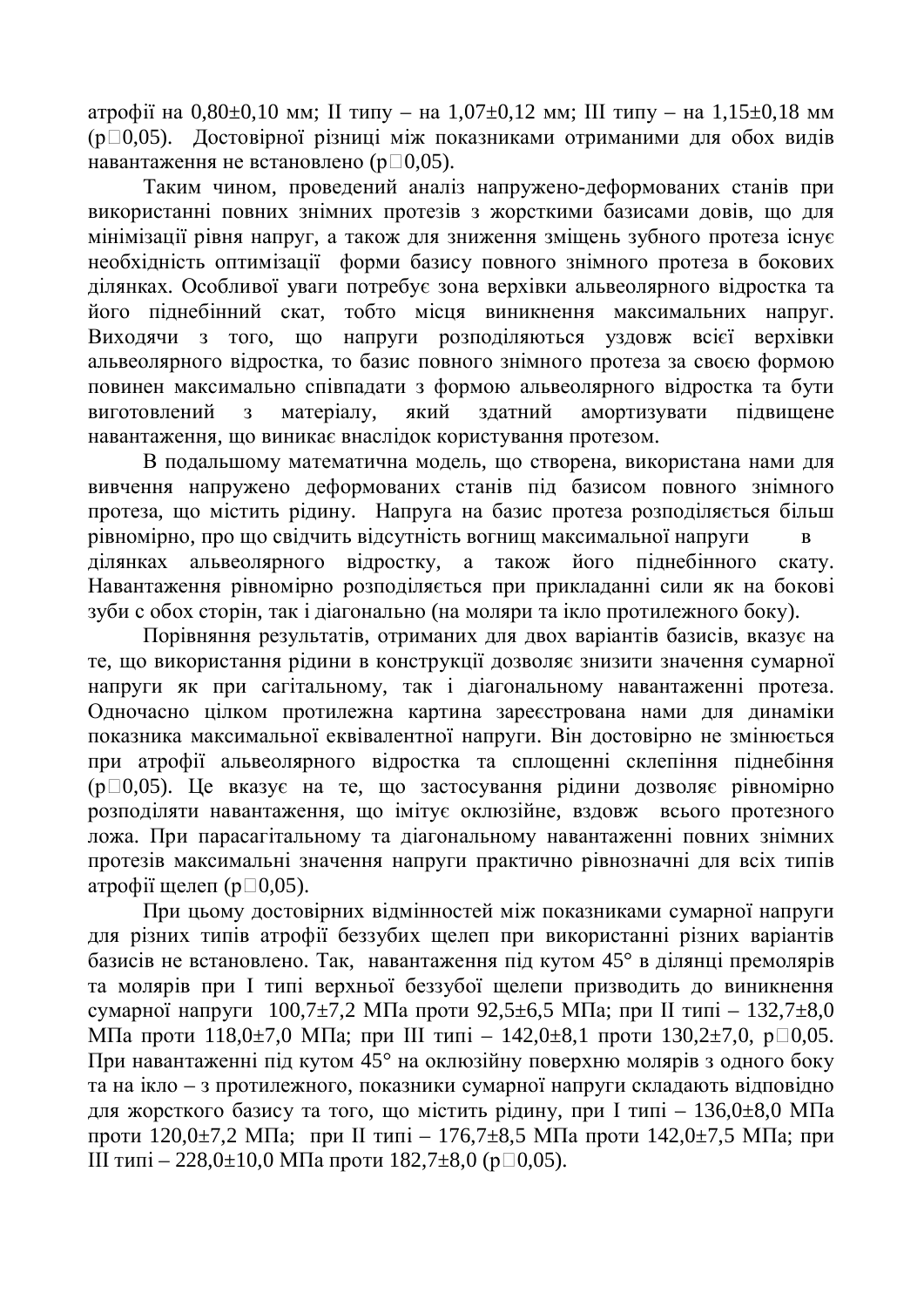В той же час, суттєві відмінності спостерігаються для показника максимальної напруги під різними варіантами базису повного знімного протеза. Як видно з рисунка, парасагітальне навантаження призводить до виникнення максимальної напруги в ділянці альвеолярних відростків 357,0±10,0 МПа при застосуванні жорсткого базису проти 260,0 $\pm$ 8,3 МПа для базису, що містить рідину, для I типу верхніх беззубих щелеп; відповідно 380,2 $\pm$ 10,8 МПа проти  $266,2\pm8,5$  МПа – для II типу;  $400,5\pm12,0$  МПа проти  $283,0\pm9,0$  – для III  $(p \Box 0, 001)$ .

Для діагонального навантаження дані показники склали 290,0±9,5 МПа проти 213,0 $\pm$ 6,5 МПа – для I типу верхньої беззубої щелепи; 305,5 $\pm$ 10,8 МПа проти 225,5 $\pm$ 6,5 МПа – для II типу; 338,2 $\pm$ 10,0 МПа проти 230,2 $\pm$ 7,0 МПа. Тобто найбільш помітна різниця встановлена для III ступеня атрофії верхньої беззубої щелепи (р□0,001), Отже, базис, що містить рідину, перерозподіляє навантаження на тканини протезного ложа, навіть при їх несприятливій конфігурації.

Таким чином, використання рідини в конструкції протеза дозволяє перерозподілити навантаження уздовж всієї поверхні протезного ложа. Подібне твердження ілюструє той факт, що при збереженні значень сумарної напруги в тканинах протезного ложа, інтенсивність напружено-деформованих станів зменшується.

Отримані результати вивчення напружено-деформованих станів для розробленої конструкції протеза дозволили його клінічну апробацію серед 60 хворих з повною відсутністю зубів, нарівно поділених між основною групою та групою зіставлення.

Перебіг адаптації у хворих обох груп відбувався без особливостей, в середньому протягом 1 місяця. В подальшому хворі відзначали зручність користування протезами, якісне пережовування їжі. В цілому виготовлені протези відповідали вимогам, встановленим до них, зокрема щодо фіксації конструкції в ротовій порожнині. Так, дослідження стійкості конструкцій у різний термін спостереження вказує на переважання І рівня (добра фіксація, що характеризується зміщенням повного знімного протеза в межах податливості м'яких тканин із збереженнях клапану, який замикає) в обох дослідних групах. Відповідно для основної та групи зіставлення зафіксовані відмінності в реакції слизової внаслідок користування виготовленими ортопедичними конструкціями. Линаміка змін плоші зон запалення слизової оболонки протезного ложа серед хворих дослідних груп в різний термін спостереження приведена в табл. 5.2. Після здачі протеза всі хворі з групи зіставлення та 25 хворих з основної групи (83,3±6,8%) мали ознаки запалення слизової оболонки протезного ложа. Проте, якщо в основній групі лище 7 хворих (23,3 $\pm$ 7,7%) мали розлитий характер запалення (більше 1 см<sup>2</sup>), то в групі зіставлення частка цих хворих склала 43,3±9,1%. Одночасно за показником середньої площі зон запалення достовірних відмінностей між групами не встановлено (1,12±0,15 см 2 для групи зіставлення проти 0,95 $\pm$ 0,10 см<sup>2</sup> основної, р $\Box$ 0,05). Отримані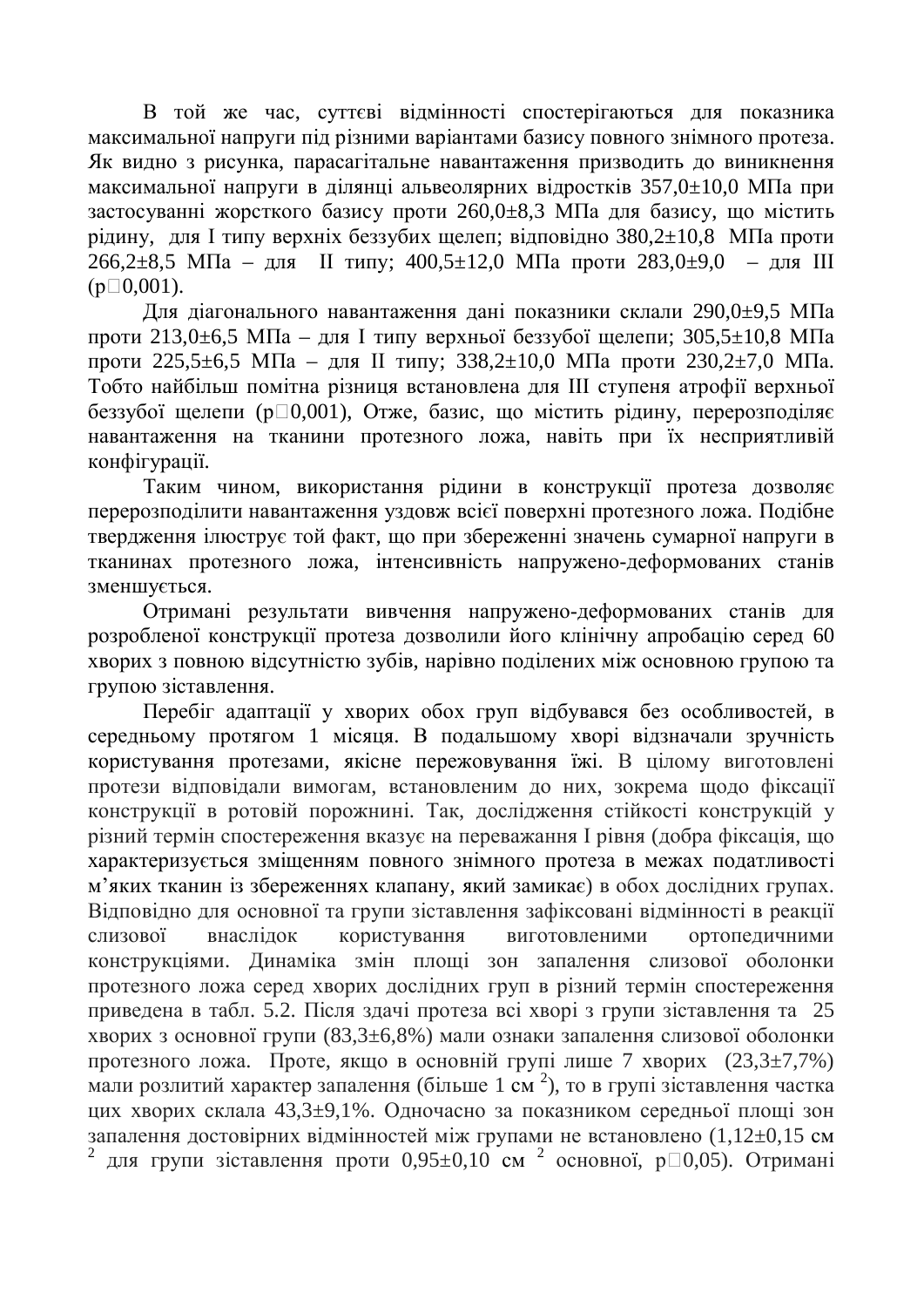результати вказують на менший вплив, що травмує, базису, який містить рідину, на тканини протезного ложа відразу після накладання протезів.

Надалі, адаптація в обох дослідних групах перебігала ідентично та описувалась збільшенням кількості хворих, які не мають запальних явищ слизової оболонки. Через 1 тиждень в основній групі частка таких хворих склала 53,3 $\pm$ 9,1%, в групі зіставлення – 20,0 $\pm$ 7,3%. Відповідно зменшився показник середньої площі запалення в основній групі до 0,68±0,07 см<sup>2</sup> та в групі зіставлення - до 0,81 $\pm$ 0,08 см<sup>2</sup> (р $\Box$ 0,05). Через 1 місяць після здачі протеза встановлені достовірні відмінності між показниками середньої величини площі запалення слизової оболонки протезного ложа (0,42 $\pm$ 0,06 см<sup>2</sup> для групи зіставлення проти 0,20 $\pm$ 0,05 см $^2$   $\Box$  для основної, р $\Box$ 0,05).

В подальшому, через 3 та 6 місяців спостереження в основній та групі зіставлення зареєстровано повну відсутність запальних явищ в тканинах протезного ложа, що вказує на успішне закінчення процесу адаптації. В групі зіставлення при використанні протезів з жорсткими базисами через 3 місяці у 2 хворих (6,7 $\pm$ 2,3%), а через 6 місяців у 1 хворого (3,3 $\pm$ 1,1%) запальні явища зберігаються, при цьому площа ураження в них не перевищує 1 см<sup>2</sup>.

Таким чином, за результатами дослідження запальних явищ в слизовій оболонці можна стверджувати про кращу адаптацію та відсутність будь-якого ураження тканин протезного ложа після її закінчення при використанні протезів з базисами, що містить рідину, у порівнянні з жорсткими базисами.

В обох групах через 1 рік після здачі протезів 93,3 $\pm$ 4,6% дослідних хворих мали добрий рівень гігієни протезів. Через 2 роки цей показник складав 86,7±6,2% для хворих як основної, так і групи зіставлення. Через 3 роки добрий рівень гігієни зберігався для 74,2 $\pm$ 8,0% хворих з групи зіставлення та 80,0 $\pm$ 7,3% – з основної (р $\Box$ 0,05).

На момент здачі протезів в обох дослідних групах реєстрували переважну відповідність базисів протезному ложу, про що свідчили численні стоншення та перфорації силіконових відбитків. Однак для пацієнтів основної групи встановлено більшу товщину силіконової маси в ділянці альвеолярного гребня (верхівки, вестибулярного та орального скатів), а також торусу в середньому  $0,10\pm0,02$  мм проти значень  $0,05\pm0,01$  мм основної групи для тих же ділянок  $(p \Box 0,05)$ . З часом в обох дослідних групах відбувається зростання невідповідності між базисами та протезним ложем. Поруч з тим, якщо в групі зіставлення при максимальному тиску під час стиснення щелеп в ділянці альвеолярного гребня, зокрема на його верхівці та вестибулярному скаті, через 3 роки, товщина силіконового відбитку дорівнює 0,30±0,07 мм, то в основній групі вона суттєво менша та складає 0,15 $\pm$ 0,03 мм, що вказує на уповільнення атрофічних процесів під базисами в середньому в 2 рази.

Отже, в результаті вивчення невідповідності тканин протезного ложа різним варіантам базисів протезів доведено, що незалежно від методу ортопедичного лікування спостерігаються атрофічні явища, найбільш виражені в ділянці альвеолярного відростка. Поруч з тим, за даними «силіконового тесту» використання запропонованої конструкції базису повного знімного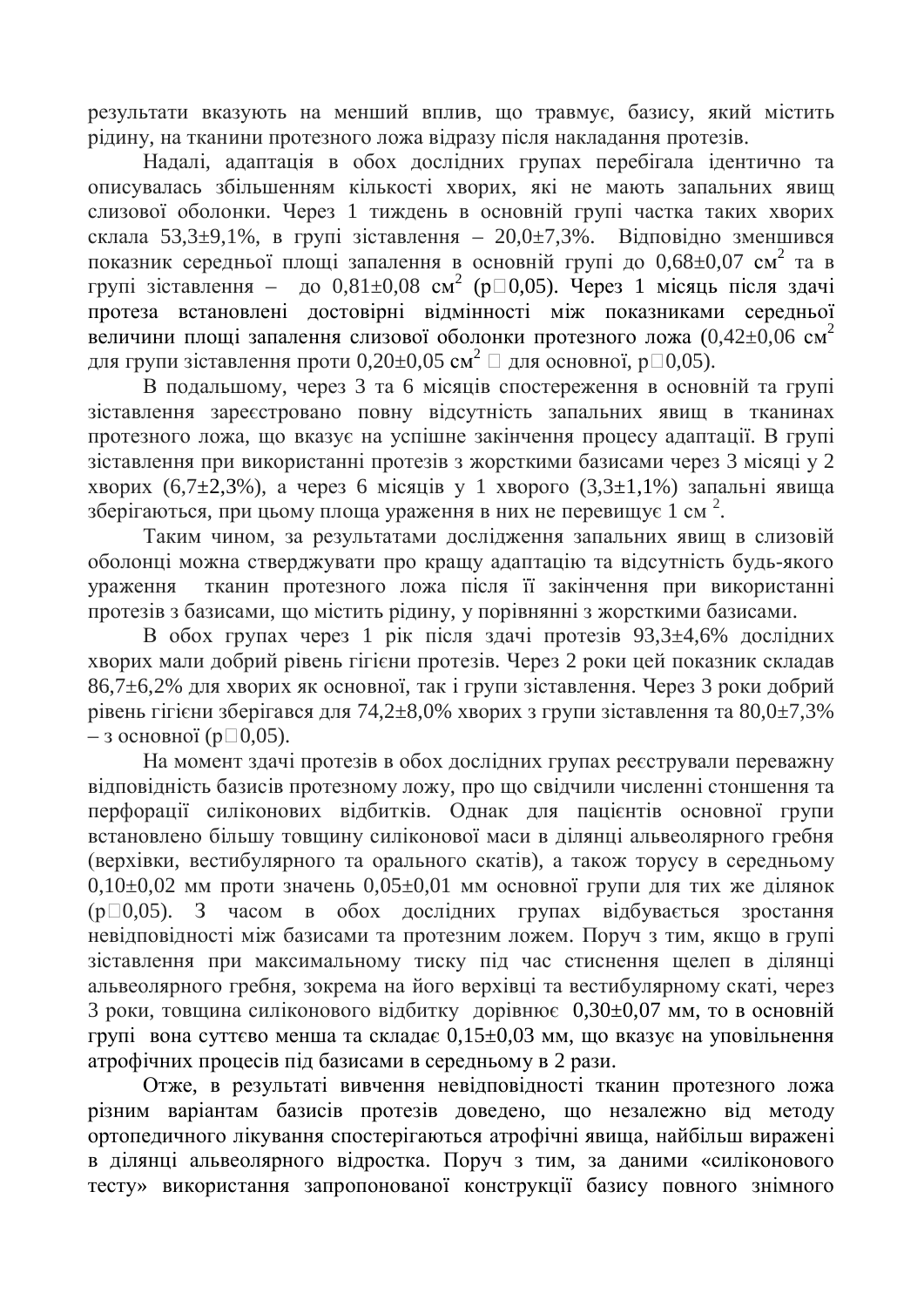протеза здатне зменшити подібний негативний вплив. При цьому найкращі результати зареєстровані нами для протезів на верхню щелепу.

Для визначення функціональної ефективності виготовлених конструкцій нами досліджена жувальна ефективність в різний термін спостереження в обох групах. Кращі значення жувальної ефективності зареєстровані в групі пацієнтів, що користуються повними знімними протезами, виготовленими по розробленій нами методиці. Більш високі показники в основній групі в порівнянні із групою зіставлення безпосередньо після здачі протеза  $(50.0 \pm 2.0\%$  і 44,5 $\pm 1.8\%$ відповідно,  $p<0.05$ ) можна пояснити, по-перше, наявністю періоду місячної адаптації до протезів перед перебазуванням з метою створення внутрішнього шару й, по-друге, відсутністю болю, пов'язаного з тиском твердого базису на слизову оболонку.

Максимальна жувальна ефективність в обох групах спостереження зареєстрована через 12 місяців користування протезами. Через 24 і 36 місяців фіксується поступове зниження даного показника (різниця між показниками в різний термін спостереження недостовірна, р>0,05). Найвищий показник жувальної ефективності встановлений для основної групи через 12 місяців користування протезом – 65,0 $\pm$ 2,3%. Найбільша різниця для показників груп дослідження встановлена через 3 роки (43,0 $\pm$ 3,0 с для групи порівняння проти  $35,1\pm2,9$  с для основної групи,  $p<0,05$ ).

Результати вивчення рівня якості життя за опитувальником ОНІР-14 дозволили стверджувати про високий рівень задоволення хворими результатами протезування як в основній, так і групі зіставлення.

Середній бал, розрахований для основної групи через 1 рік після здачі протезів, склав 24,5 $\pm$ 0,7 балів проти 26,0 $\pm$ 0,7 балів групи зіставлення (р $\pm$ 0,05). Через 2 роки користування протезами високі показники рівня життя зберігаються в обох дослідних групах та складають в основній групі 22,5 $\pm$ 0,7  $\overline{6}$ алів проти 24,0 $\pm$ 0,7 балів групи зіставлення (р $\Box$ 0,05). Цікаво, що через 3 роки в основній групі реєструється кращий результат, аніж через рік користування протезами (20,5 $\pm$ 0,6 балів проти 24,5 $\pm$ 0,7 балів, р $\Box$ 0,05). В групі зіставлення показник якості життя за ОНІР-14 був значно меншим та дорівнював 29,0±0,7  $\delta$ алів (р $\Box$ 0,001).

За даними лазерної доплеровської флоуметрії в групі зіставлення, де пацієнти користувалися протезами з жорсткими базисами, зміни кровообігу характеризувалась зменшенням показників відразу після злачі протезів з подальшим відновленням кровонаповнення через півроку. Динаміка показника швидкості мікроциркуляції в слизовій оболонці тканин протезного ложа в основній групі теж характеризувалась достовірним зменшенням значень відразу після накладання протеза ( $p<0.05$ ), проте була менш виражена порівняно з групою зіставлення (p<0,001), що вказує на менший вплив, що травмує, базису, який містить рідину, в найближчий термін спостереження.

Таким чином, отримані дані свідчать про те що, конструкція базису, що містить рідину, дозволяє комбінацію позитивних характеристик як жорсткого, так і двошарового базису. Так, адаптація слизової оболонки до такого протеза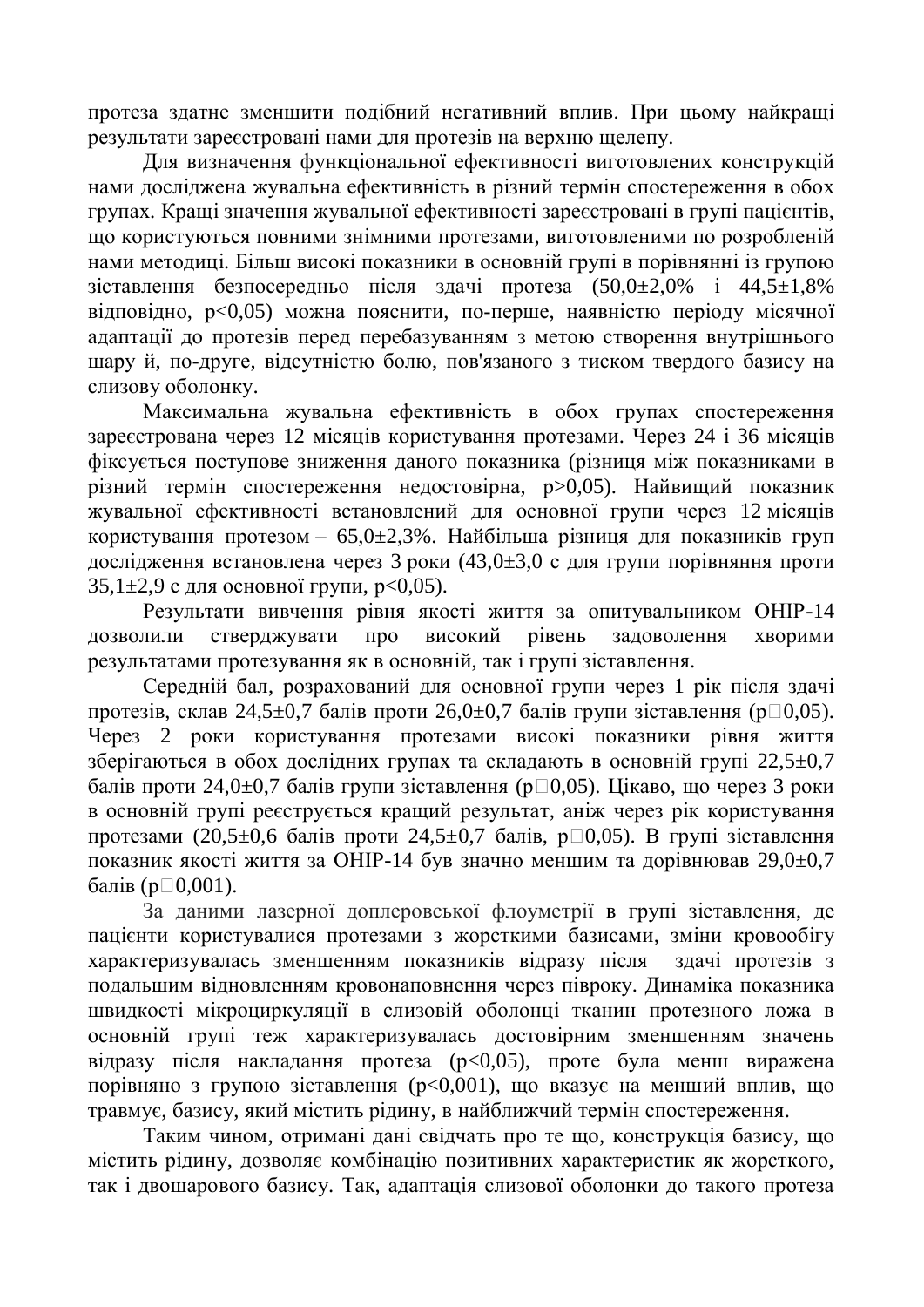перебігає більш прийнятно. Одночасно відбувається рівномірний розподіл оклюзійного навантаження, що запобігає утворенню осередків підвищеної компресії на тканини протезного ложа, і на кінцевий рахунок проявляється нормалізацією кровонаповнення. Остання слугує запорукою прогнозованого тривалого позитивного результату протезування та профілактики атрофії альвеолярного відростка.

### **ВИСНОВКИ**

У дисертації наведене теоретичне узагальнення проведених клінічних досліджень і запропоноване нове рішення актуального наукового завдання стоматології, а саме підвищення ефективності ортопедичного лікування хворих із повною відсутністю зубів шляхом удосконалення конструкції повних знімних протезів.

1. Користування повними знімними протезами з жорсткими базисами у сукупності з інволютивними змінами в організмі призводить до складних умов повторного протезування, які характеризуються атрофією кісткового ложа та запально-дистрофічними змінами слизової оболонки. На тлі зниження жувальної ефективності атрофія беззубих щелеп призводить до перебудови жувального циклу. Проте показник максимального зусилля щелеп не залежить від якості протезування, а визначається віком.

2. Протягом першого року користування повними знімними протезами хворі звертаються за повторним протезуванням частіше ніж, чим при використанні протеза протягом наступних 3 років. Головною причиною таких звернень є незадовільна фіксація протезів, пов'язана з невідповідністю внутрішньої поверхні їх базисів рельєфу протезного ложа (38,7 $\pm$ 4,0%). Через 3 роки користування протезами потреба у повторному протезуванні в 54,0 $\pm$ 4,0% випадків спричинена атрофією тканин протезного ложа, звідси незадовільною фіксацією протезів, в 5,1 $\pm$ 1,6% – частими поломками та перебазуванням, а в  $40,9\pm4,0\%$  – порушенням протезів, пов'язаних зі стиранням штучних зубів.

3. Ортопедичне лікування повними знімними протезами з жорсткими базисами за даними лазерної доплеровської флоуметрії призводить до порушень кровопостачання тканин протезного ложа, які носять зворотний характер, тому що через 6 місяців кровонаповнення нормалізується або навіть адаптивно посилюється. Навпаки, інтеграція до базису повного знімного протеза м'якого лайнеру незворотно погіршує кровопостачання тканин протезного ложа, що в довгостроковій перспективі може спричинити дистрофічне зменшення об'єму кісткової основи.

4. Використання повного знімного протеза, базис якого містить рідину, дозволяє перерозподілити як парасагітальне, так і діагональне навантаження уздовж всієї поверхні протезного ложа. При збереженні значень сумарної напруги, подібних до жорсткого базису, інтенсивність напруженодеформованих станів на верхній щелепі зменшується. Зниження величин максимальної напруги спостерігається при одночасному збільшенні значень напруги для всіх ділянок протезного ложа. В свою чергу, введення в базис протеза рідини сприяє збільшенню переміщень конструкції, але достовірних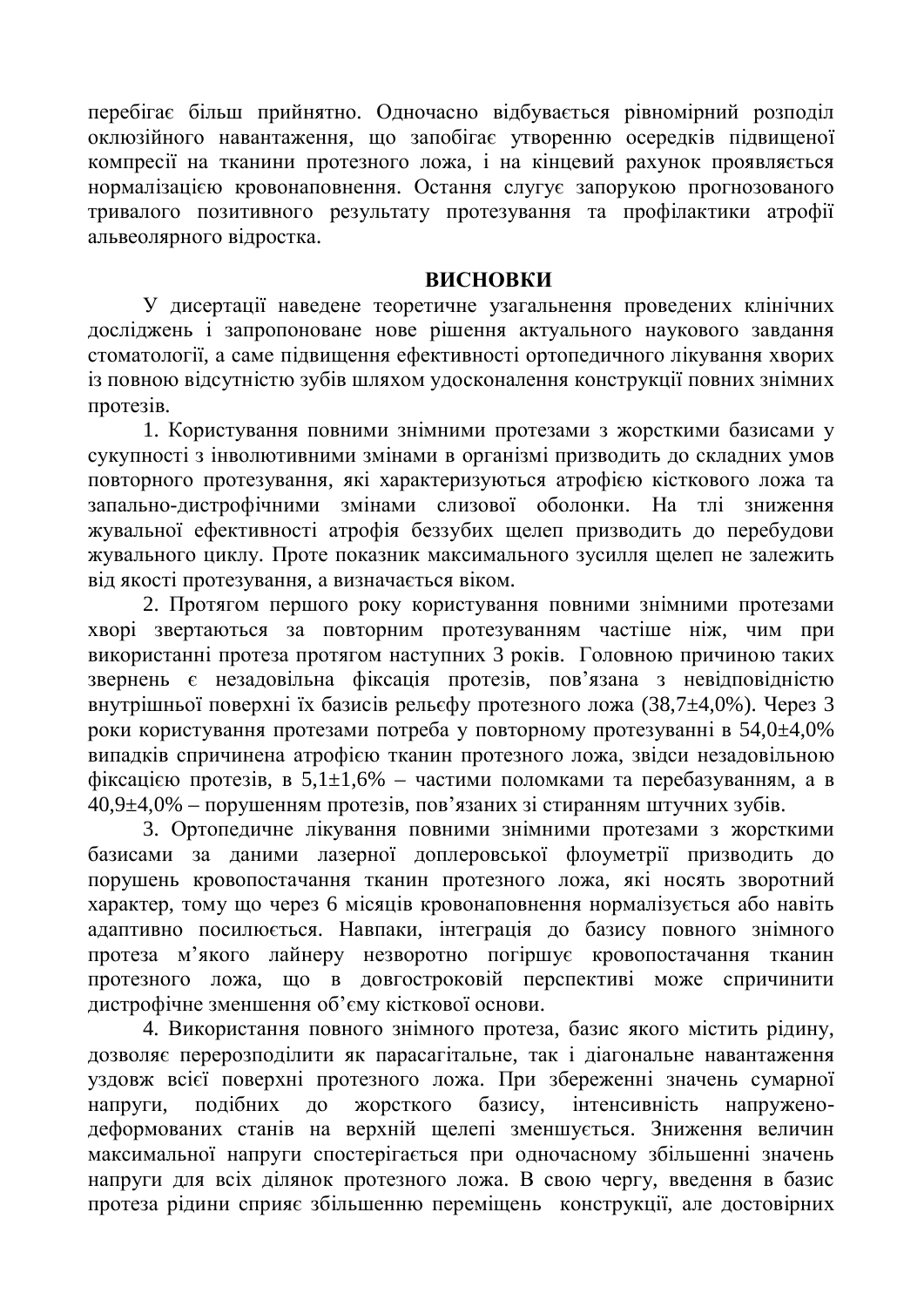відмінностей порівняно з результатами, отриманими для жорсткого базису, не встановлено ( $p \Box 0,05$ ).

5. Застосування конструкції повного знімного протеза, базис якого містить рідину, підвищує ефективність лікування хворих з повною адентією за рахунок усунення впливу, який травмує, на слизову оболонку та рівномірного розподілу оклюзійного тиску, що дозволяє зменшити атрофію альвеолярного відростка, одночасно сприяти нормальному кровопостачанню тканин протезного ложа на тлі збереження достатньої жувальної ефективності.

# ПРАКТИЧНІ РЕКОМЕНДАЦІЇ

1. Хворим з повною відсутністю зубів задля запобігання атрофії тканин протезного ложа та профілактики травмування слизової оболонки порожнини рота рекомендовано виготовлення повних знімних протезів, базиси яких містять рідину.

2. Для обрання тактики протетичних заходів у хворих з повною відсутністю зубів, зокрема встановлення необхідності перебазування знімного протеза або визначення особливостей нової конструкції та методики її виготовлення слід застосовувати оцінку стану альвеолярних відростків беззубих щелеп в динаміці, зокрема з використанням комп'ютерної програми, що обробляє цифрове зображення беззубих щелеп, отриманих шляхом сканування оптичним лабораторним сканером.

3. Для функціональної оцінки якості проведеного ортопедичного лікування хворих з повною відсутністю зубів доцільне вивчення жувальної ефективності, характеру жувальних рухів та дослідження інтегрованого показника зусилля стиснення шелеп.

4. Об'єктивну оцінку змінам стану слизової оболонки протезного ложа у хворих з повною відсутністю зубів внаслідок протезування можна отримати шляхом проведення лазерної доплеровської флоуметрії до та після здачі виготовлених конструкцій.

## СПИСОК ОПУБЛІКОВАНИХ ПРАЦЬ ЗА ТЕМОЮ ДИСЕРТАЦІЇ:

1. Крижановський А. Є. Результати клінічної апробації повного знімного протеза з тришаровим базисом за даними лазерної доплеровської флоуметрії / А. Є. Крижановський // Клінічна стоматологія. – 2015. – № 1. – С. 105-110.

2. Крижановський А. Є. Профілактика атрофії тканин протезного ложа при користуванні повними знімними протезами / А. Є. Крижановський // Вісник проблем біології і медицини. – 2015. – Вип. 2, Том 2 (119). – С. 135-138.

3. Крижановський А. Є. Аналіз причин повторного протезування при повній відсутності зубів / А. Є. Крижановський, О. О. Фастовець // Медичні перспективи. – 2013. – Т. 18, № 4. – С. 131-135. *Участь здобувача полягає в* зборі та аналізі клінічного матеріалу, оформленні статті до друку.

4. Фастовец Е. А. Клинико-функциональная оценка эффективности применения новой конструкции полного съемного протеза / Е. А. Фастовец, А. Е. Крыжановский // Медицинские новости (Беларусь). – 2015. – № 6. – С. 61-63.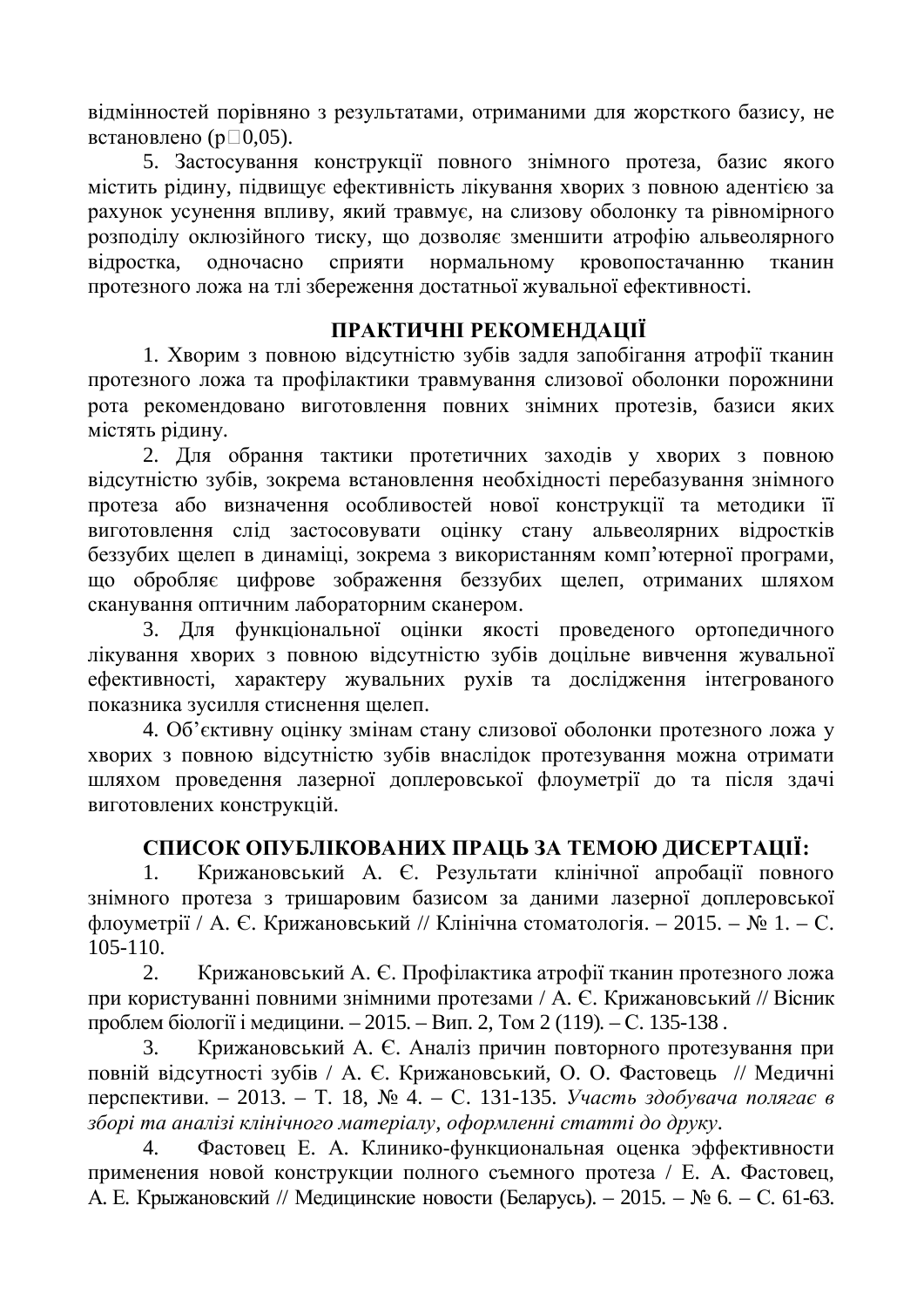$3\delta$ обувачем проведено набір та аналіз клінічного матеріалу, зроблено висновки та  $\alpha$ формлено статтю до друку.

5. Фастовець О. О. Дослідження змін мікроциркуляції крові в тканинах протезного ложа при користуванні повними знімними протезами // О. О. Фастовець, Р. А. Котелевський, А. Є. Крижановський / Український стоматологічний альманах. – 2013. – № 4. – С. 54-57. *Участь здобувача полягає ɜ ɩɪɨɜɟɞɟɧɧɿ ɥɚɛɨɪɚɬɨɪɧɢɯ ɞɨɫɥɿɞɠɟɧɶ, ɚɧɚɥɿɡɿ ɨɬɪɢɦɚɧɢɯ ɪɟɡɭɥɶɬɚɬɿɜ, оформленні статті до друку.* 

6. Патент на корисну модель  $\mathbb{N}$  98559, Україна, МПК А 61 С 13/00, А 61 С 13/007. Повний знімний протез / Фастовець О. О., Крижановський А.Є. – № и 2014 13601; Заявл. 18.12.2014; Опубл. 27.04.2015. – Бюл. № 8.

7. Патент на корисну модель № 100490, Україна, МПК (2015.01) А 61 С 13/007, А 61 С 9/00, А 61 С 8/00, А 61 С 19/04. Спосіб діагностики атрофії беззубих щелеп / Фастовець О. О., Крижановський А.Є. – № и 2015 01475; Заявл. 20.02.2015; Опубл. 27.07.2015. – Бюл. № 14.

8. Фастовець О. О. Вивчення напружено-деформованих станів тканин протезного ложа при повному знімному протезуванні / О. О. Фастовець, А. Є. Крижановський // Клінічна стоматологія. – 2014. – № 1. – С. 57-60. Участь здобувача полягає в проведенні досліджень, узагальненні результатів,  $\phi$ ормулюванні висновків та подготовці статті до друку.

9. Фастовець О. О. Проблема атрофії тканин протезного ложа при повному знімному протезуванні / О. О. Фастовець, А. Є. Крижановський // Вопросы экспериментальной и клинической стоматологии (Сучасні досягнення стоматологічної науки, практики і освіти: научн.-практ. конф. с участием международн. спец., Харків, 18 жовтня 2013 р.: тези допов.). – 2013. – Вип. 10. – ɋ. 56-57. *ɍɱɚɫɬɶ ɡɞɨɛɭɜɚɱɚ ɩɨɥɹɝɚɽ ɭ ɡɛɨɪɿ ɦɨɪɨɮɨɥɨɝɿɱɧɢɯ ɞɚɧɢɯ, ɚɧɚɥɿɡɿ*  $\mu$ езультатів досліджень, оформленні статті до друку.

10. Фастовець О. О. Порівняльне вивчення змін гемомікроциркуляції тканин протезного ложа при користуванні повними знімними протезами з жорстким та двошаровим базисами / О. О. Фастовець, А. Є. Крижановський // Клінічна стоматологія (Інноваційні технології в стоматології : наук.-практ. конф., Тернопіль, 20 вересня 2013 р.: тези допов.). – 2013. – № 3-4. – С. 22-23. **Участь здобувача полягає в проведенні лабораторних досліджень, аналізі утриманих результатів, оформленні статті до друку.** 

11. Крижановський А. Є. Вплив атрофії тканин протезного ложа на характер жувальних рухів при користуванні повними знімними протезами / Крижановський А. Є. // Стоматологія Придніпров'я: І міжрег. наук.-практ. конф., Дніпропетровськ, Запоріжжя, 11 жовтня 2013 р.: тези допов.). – Дніпропетровськ. 2013. – С. 79-80.

12. Фастовець О. О. Вплив анатомо-топографічних особливостей протезного ложа на успішність протезування хворих з повною адентією / О. О. Фастовець, А. Є. Крижановський // Інновації в стоматології (Досягнення науки і практики в стоматології: наук.-практ. конф., Одеса, 23-24 жовтня 2014 р.: тези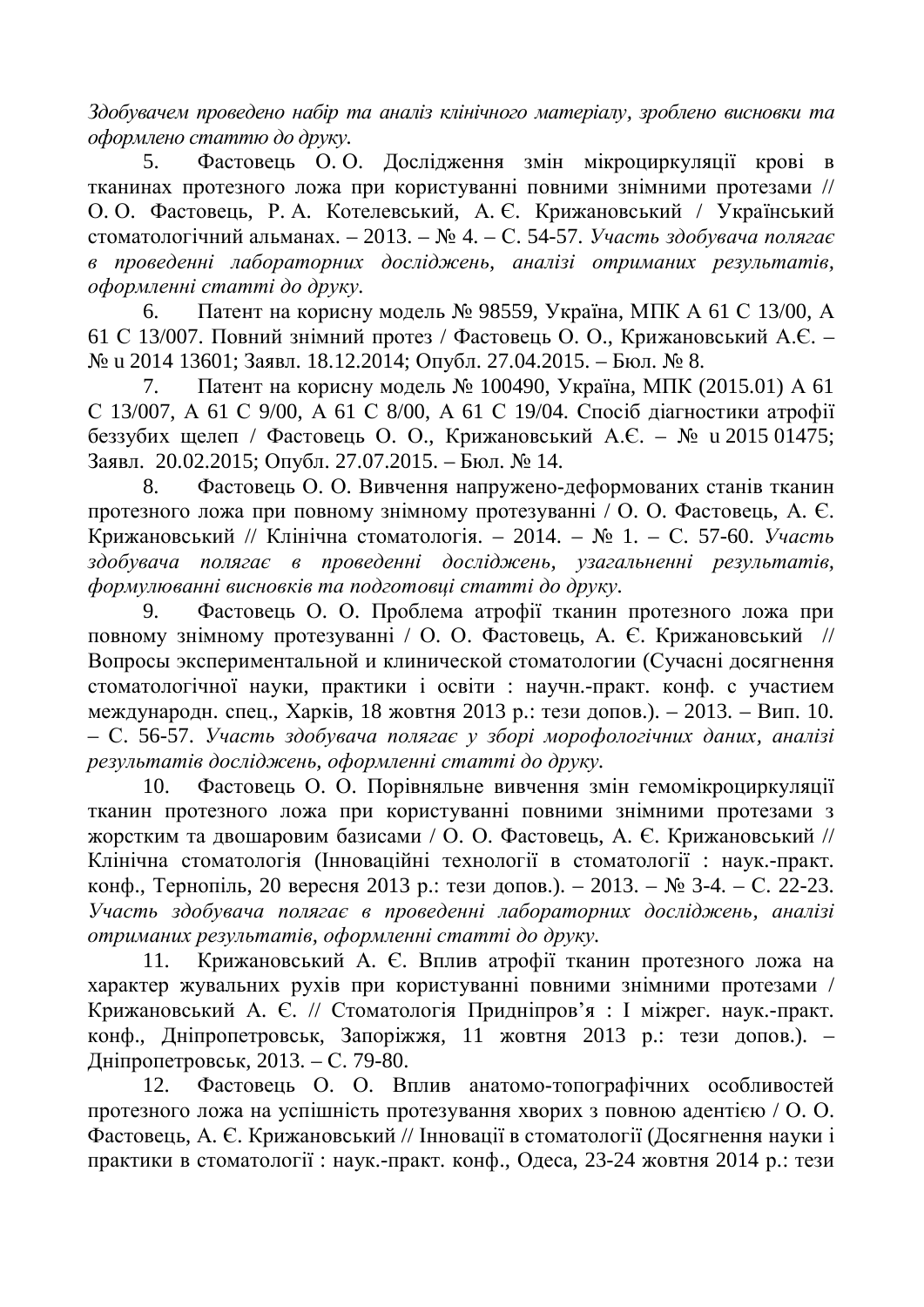допов.). – 2014. – № 3. – С. 178-180. *Здобувач брав участь у проведенні* досліджень, узагальненні результатів та підготовці статті до друку.

13. Крижановський А. Є. Діагностика атрофії беззубих щелеп в динаміці повного знімного протезування / А. Є. Крижановський // Комплексний підхід у реабілітації стоматологічних хворих : Всеукр. науково-практ. конф., Запоріжжя, 16 травня 2015 р.: тези допов. – Запоріжжя, 2015. – С. 30–31.

14. Крижановський А. Є. Динаміка змін стану слизової оболонки при користуванні повними знімними протезами / А. Є. Крижановський // Стоматологія Придніпров'я: Ш міжрег. наук.-практ. конф., Дніпропетровськ, 16 квітня 2015 р.: тези допов.. – Дніпропетровськ, 2015. – С. 119-120.

## **AHOTAIIIA**

Крижановський А.Є. Ефективність клінічного використання повних знімних пластинкових зубних протезів з удосконаленою конструкцією їх **базису** (клініко-біомеханічне дослідження). – Рукопис.

Дисертація на здобуття наукового ступеня кандидата медичних наук за спеціальністю 14.01.22-стоматологія. – Державна установа «Інститут стоматології та щелепно-лицевої хірургії НАМН України», Одеса, 2016.

Робота присвячена підвищенню ефективності ортопедичного лікування хворих з повною відсутністю зубів.

В результаті проведеного клінічного дослідження та використання низки методик доведений та підтверджений негативний вплив жорсткого та двошарового базису повного знімного протеза на тканини протезного ложа.

Сутність розробок полягає в удосконаленні конструкції повного знімного протеза, базис якого складається з трьох шарів.

Порівняльна оцінка віддалених результатів запропонованої конструкції з використанням методів визначення жувальної ефективності, ступеня атрофії та дослідженя стану мікроциркуляції показала високу ефективність запропонованої конструкції та технології виготовлення повного знімного протезу, базис якого містить рідину.

Ключові слова: повний знімний пластинковий протез, верхня та нижня щелепа, беззуба щелепа, трошаровий базис.

### **АННОТАЦИЯ**

Крыжановский А.Е. Эффективность клинического использования полных съемных пластиночных зубных протезов с усовершенствованной конструкцией их базиса (клинико-биомеханическое исследование). -Рукопись.

Диссертация на соискание научной степени кандидата медицинских наук по специальности 14.01.22-стоматология. – Государственное учреждение «Институт стоматологии и челюстно-лицевой хирургии НАМН Украины», Одесса, 2016.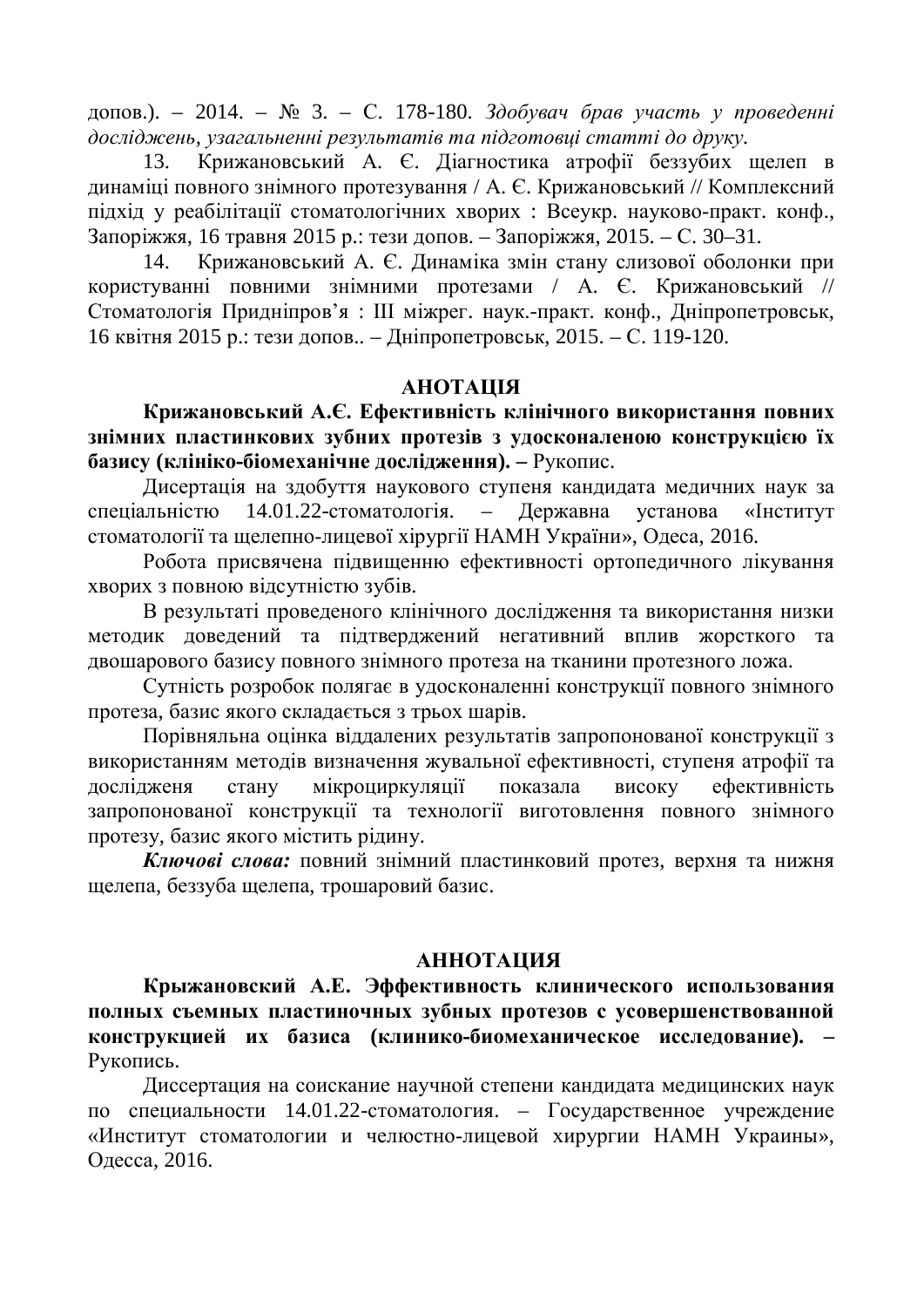Работа посвящена повышению эффективности ортопедического лечения больных с полным отсутствием зубов.

В результате проведенного клинического исследования и использования ряда методик доказано и подтверждено негативное воздействие жесткого и двухслойного базиса полного съемного протеза на ткани протезного ложа.

Суть разработок состоит в усовершенствовании конструкции полного съемного протеза, базис которого состоит из трех слоев. При этом внутренний слой выполняется комбинированным и содержит жидкость.

Нами было доказано, что использование жидкости в конструкции протеза позволяет перераспределить давление равномерно по всей поверхности протезного ложа. При сохранении значений суммарного напряжения в тканях протезного ложа, подобных жесткому базису, интенсивность напряженнодеформированных состояний в тканях уменьшается.

Динамика показателя скорости микроциркуляции в слизистой оболочке тканей протезного ложа в основной группе характеризовалась достоверным уменьшением значений сразу после наложения протеза (p<0,05), однако была менее выражена сравнительно с группой сопоставления ( $p<0,001$ ), что указывает на менее травматическое воздействие базиса, который содержит жидкость. В дальнейшем наблюдалась нормализация кровонаполнения тканей протезного ложа, о чем свидетельствует постепенное увеличение показателей скорости микроциркуляции.

Анализ полученных результатов доплеровской флоуметрии позволил доказать высокую клиническую эффективность использования разработанной конструкции полного съемного протеза.

О лучшей адаптации и отсутствии какго-либо поражения тканей протезного ложа после ее окончания при использовании протезов с базисами, которые содержат жидкость, в сравнении с жесткими базисами, можно утверждать и по результатам исследования воспальильных явлений в слизистой оболочке путем макрогистохимического окрашивания.

В обеих группах через один год после сдачи протезов 93,3±4,6% исследуемых больных имели хороший уровень гигиены протезов. Через 2 года этот показатель составлял 86,7 $\pm$ 6,2% для больных как основной, так и группы наблюдения. Через 3 года хороший уровень гигиены наблюдался  $74.2 \pm 8.0\%$ больных из группы наблюдения и  $80,0\pm7,3\%$  из основной группы ( $p < 0,05$ ).

По данным «силиконового теста» в обеих исследуемых группах наблюдается увеличение несоответствия между базисом и протезным ложем. Вместе с тем, если в группе сопоставления при максимальном давлении во время сжатия челюстей в участке альвеолярного гребня, в частности на его верхушке на вестибулярном скате, через 3 года, толшина силиконового оттиска составляла 0,30±0,07мм, то в основной группе она была существенно меньше и составляла 0,15±0,03мм, что указывает на замедление процессов атрофии под базисами, которые содержат жидкость, в среднем в 2 раза.

Лучшие значения жевательной эффективности зарегистрированы в группе пациентов, которые пользовались полными съемными протезами,